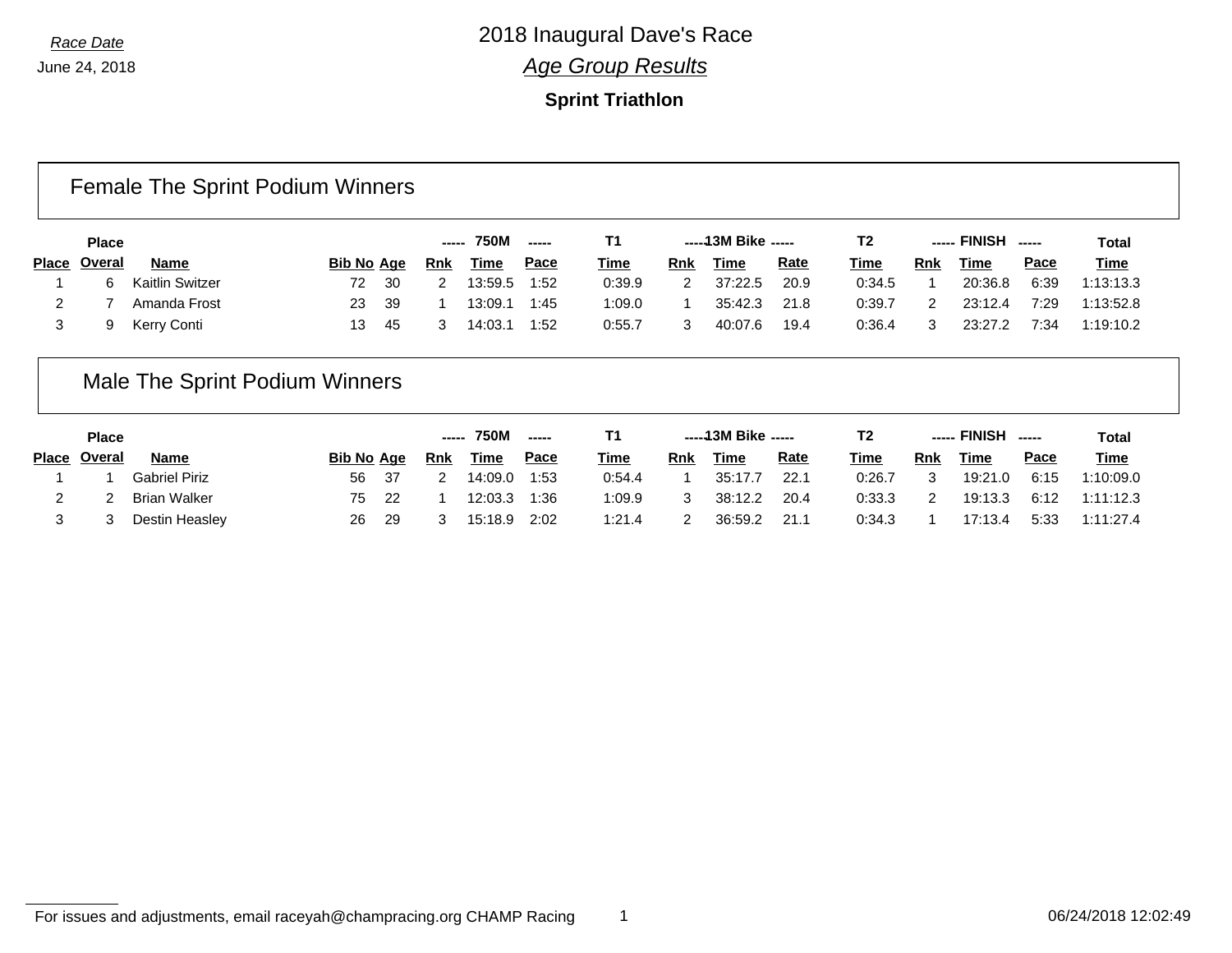### **Sprint Triathlon**

|                |               | Female 20 to 24    |                   |    |                |             |                          |             |                |                      |             |                |                |                    |       |              |
|----------------|---------------|--------------------|-------------------|----|----------------|-------------|--------------------------|-------------|----------------|----------------------|-------------|----------------|----------------|--------------------|-------|--------------|
|                | <b>Place</b>  |                    |                   |    | -----          | <b>750M</b> | $\overline{\phantom{a}}$ | <b>T1</b>   |                | ----- 13M Bike ----- |             | T <sub>2</sub> |                | ----- FINISH ----- |       | <b>Total</b> |
| <b>Place</b>   | Overal        | <b>Name</b>        | <b>Bib No Age</b> |    | <b>Rnk</b>     | <b>Time</b> | Pace                     | <b>Time</b> | <b>Rnk</b>     | <b>Time</b>          | Rate        | <b>Time</b>    | <b>Rnk</b>     | <b>Time</b>        | Pace  | <b>Time</b>  |
| $\mathbf 1$    | 19            | Rachelle Fair      | 18                | 24 | $\overline{2}$ | 19:00.1     | 2:32                     | 1:32.9      | $\mathbf{1}$   | 42:34.8              | 18.3        | 1:01.8         | 2              | 28:24.0            | 9:10  | 1:32:33.8    |
| $\overline{c}$ | 28            | Theresa Mikolay    | 47                | 20 |                | 15:33.4     | 2:04                     | 2:23.4      | $\overline{c}$ | 50:33.3              | 15.4        | 1:01.5         | 3              | 32:56.4            | 10:37 | 1:42:28.2    |
| 3              | 31            | Amelia McNutt      | 45                | 20 | 3              | 20:08.2     | 2:41                     | 1:34.9      | 3              | 57:26.5              | 13.6        | 0:36.1         | $\mathbf{1}$   | 25:17.7            | 8:09  | 1:45:03.5    |
|                |               | Male 20 to 24      |                   |    |                |             |                          |             |                |                      |             |                |                |                    |       |              |
|                | <b>Place</b>  |                    |                   |    |                | <b>750M</b> | $\overline{a}$           | <b>T1</b>   |                | ----- 13M Bike ----- |             | T <sub>2</sub> |                | ----- FINISH ----- |       | <b>Total</b> |
| <b>Place</b>   | Overal        | <b>Name</b>        | <b>Bib No Age</b> |    | <b>Rnk</b>     | <b>Time</b> | Pace                     | <b>Time</b> | <b>Rnk</b>     | <b>Time</b>          | Rate        | <b>Time</b>    | Rnk            | <b>Time</b>        | Pace  | <b>Time</b>  |
| -1             | 26            | Cody Bain          | 3                 | 22 | $\overline{2}$ | 22:38.0     | 3:01                     | 2:19.9      | $\mathbf{1}$   | 47:38.2              | 16.4        | 1:13.0         | $\mathbf{1}$   | 26:15.9            | 8:28  | 1:40:05.2    |
| $\overline{2}$ | 37            | Joe Ciarniello     | 12                | 21 |                | 21:07.7     | 2:49                     | 4:59.7      | 2              | 50:58.0              | 15.3        | 2:38.0         | $\overline{c}$ | 32:55.4            | 10:37 | 1:52:39.0    |
|                |               | Male 25 to 29      |                   |    |                |             |                          |             |                |                      |             |                |                |                    |       |              |
|                | <b>Place</b>  |                    |                   |    |                | <b>750M</b> | $\overline{\phantom{a}}$ | <b>T1</b>   |                | ----- 13M Bike ----- |             | T <sub>2</sub> |                | ----- FINISH ----- |       | <b>Total</b> |
| <b>Place</b>   | Overal        | <b>Name</b>        | <b>Bib No Age</b> |    | <b>Rnk</b>     | <b>Time</b> | Pace                     | <b>Time</b> | <b>Rnk</b>     | <b>Time</b>          | <b>Rate</b> | <b>Time</b>    | <b>Rnk</b>     | <b>Time</b>        | Pace  | <b>Time</b>  |
|                | 44            | <b>Robert Shea</b> | 67                | 26 | 1              | 32:22.4     | 4:19                     | 2:11.3      | $\mathbf 1$    | 56:01.1              | 13.9        | 0:41.3         | 1              | 29:17.5            | 9:27  | 2:00:33.7    |
|                |               | Female 30 to 34    |                   |    |                |             |                          |             |                |                      |             |                |                |                    |       |              |
|                | <b>Place</b>  |                    |                   |    | -----          | <b>750M</b> | $\overline{\phantom{a}}$ | <b>T1</b>   |                | ----- 13M Bike ----- |             | T <sub>2</sub> |                | ----- FINISH ----- |       | <b>Total</b> |
| <b>Place</b>   | <b>Overal</b> | <b>Name</b>        | <b>Bib No Age</b> |    | <b>Rnk</b>     | <b>Time</b> | Pace                     | Time        | Rnk            | <b>Time</b>          | Rate        | <b>Time</b>    | Rnk            | <b>Time</b>        | Pace  | <b>Time</b>  |
|                | 23            | Jacqueline Stokes  | 71                | 32 | 1              | 19:14.2     | 2:34                     | 2:16.3      | $\mathbf{1}$   | 45:19.4              | 17.2        | 0:57.1         | 3              | 29:57.1            | 9:40  | 1:37:44.2    |
| 2              | 39            | Stephanie Gordon   | 25                | 30 | 2              | 23:25.2     | 3:07                     | 3:08.4      | 3              | 56:57.3              | 13.7        | 0:51.8         | $\mathbf{1}$   | 29:33.9            | 9:32  | 1:53:56.8    |
| 3              | 42            | Amanda Somerville  | 69                | 33 | 3              | 23:52.3     | 3:11                     | 2:51.8      | $\overline{4}$ | 59:52.5              | 13.0        | 0:43.5         | 2              | 29:53.6            | 9:38  | 1:57:13.9    |

For issues and adjustments, email raceyah@champracing.org CHAMP Racing 2 06/24/2018 12:02:49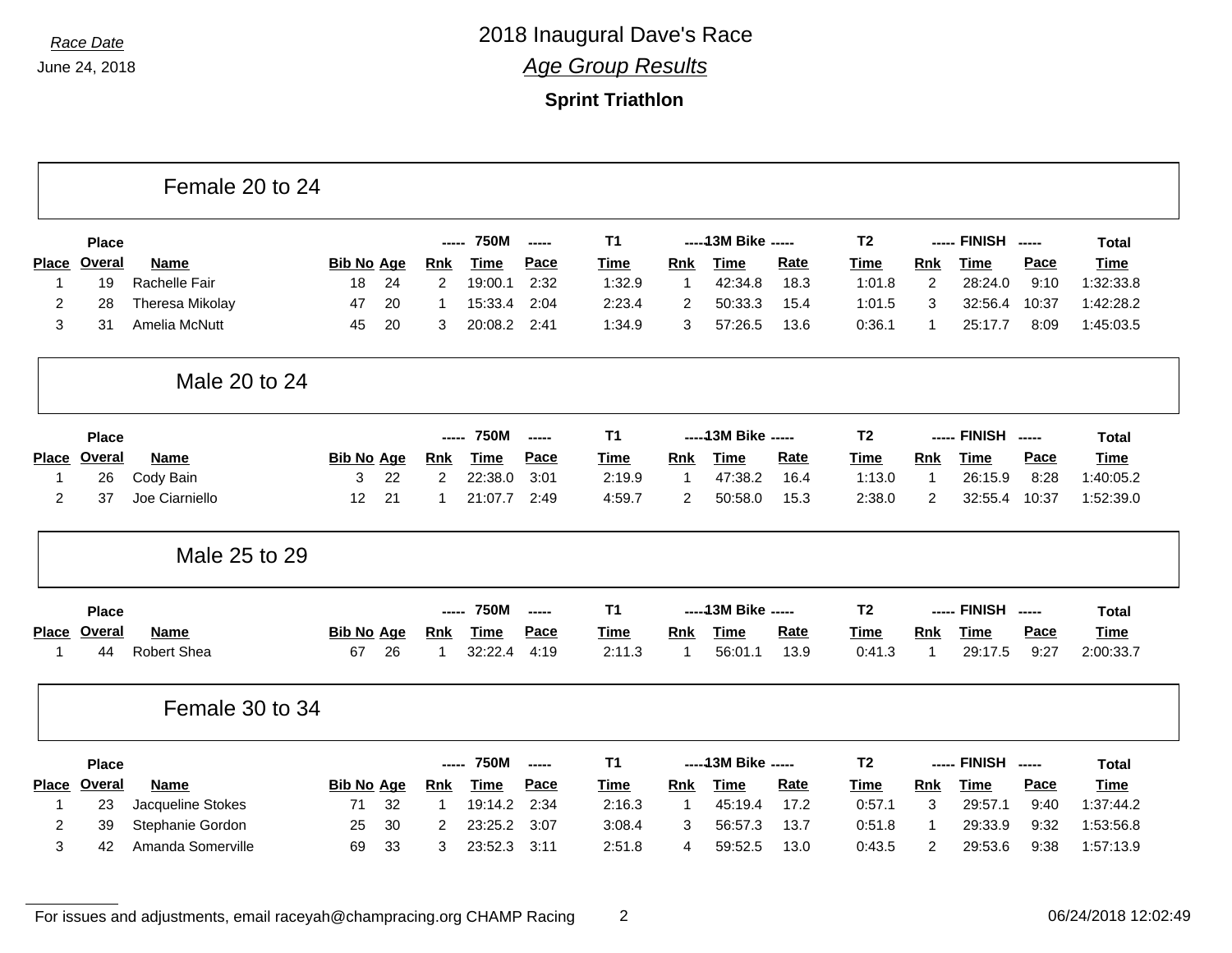### **Sprint Triathlon**

|                |               | Female 30 to 34           |                   |    |               |             |               |                |                |                      |             |                |                |                    |                          |              |
|----------------|---------------|---------------------------|-------------------|----|---------------|-------------|---------------|----------------|----------------|----------------------|-------------|----------------|----------------|--------------------|--------------------------|--------------|
|                | <b>Place</b>  |                           |                   |    | -----         | <b>750M</b> | $\frac{1}{2}$ | <b>T1</b>      |                | ----- 13M Bike ----- |             | <b>T2</b>      |                | ----- FINISH ----- |                          | <b>Total</b> |
| <b>Place</b>   | <b>Overal</b> | <b>Name</b>               | <b>Bib No Age</b> |    | <b>Rnk</b>    | <b>Time</b> | Pace          | <b>Time</b>    | <b>Rnk</b>     | <b>Time</b>          | <b>Rate</b> | <b>Time</b>    | <b>Rnk</b>     | <b>Time</b>        | Pace                     | <b>Time</b>  |
| 4              | 45            | Nichole Shafer            | 65                | 32 | 5             | 43:57.6     | 5:52          | 2:19.9         | $\overline{2}$ | 49:23.1              | 15.8        | 1:46.6         | 5              | 40:21.7            | 13:01                    | 2:17:49.2    |
| 5              | 46            | Alyse Poda                | 57                | 30 | 4             | 34:22.1     | 4:35          | 3:50.4         | 5              | 1:15:33.0            | 10.3        | 1:51.6         | 4              | 36:46.4            | 11:52                    | 2:32:23.7    |
|                |               | Male 30 to 34             |                   |    |               |             |               |                |                |                      |             |                |                |                    |                          |              |
|                | <b>Place</b>  |                           |                   |    | -----         | <b>750M</b> | -----         | <b>T1</b>      |                | ----- 13M Bike ----- |             | <b>T2</b>      |                | ----- FINISH       | $\overline{\phantom{a}}$ | <b>Total</b> |
| <b>Place</b>   | <b>Overal</b> | <b>Name</b>               | <b>Bib No Age</b> |    | <b>Rnk</b>    | <b>Time</b> | Pace          | <b>Time</b>    | <b>Rnk</b>     | <b>Time</b>          | <b>Rate</b> | <b>Time</b>    | <b>Rnk</b>     | <b>Time</b>        | Pace                     | <b>Time</b>  |
| 1              | 10            | <b>Scot Nabors</b>        | 48                | 33 | 2             | 15:59.2     | 2:08          | 1:04.4         | $\mathbf{1}$   | 40:11.8              | 19.4        | 0:39.5         | $\mathbf{1}$   | 22:59.2            | 7:25                     | 1:20:54.3    |
| $\overline{c}$ | 12            | <b>Andrew Belzer</b>      | 8                 | 33 | 3             | 16:49.6     | 2:15          | 2:15.5         | $\overline{c}$ | 40:29.2              | 19.3        | 1:01.7         | $\overline{c}$ | 24:31.6            | 7:55                     | 1:25:07.7    |
| 3              | 21            | Ryan Laatsch              | 36                | 34 | -1            | 15:52.9     | 2:07          | 2:35.6         | 3              | 46:20.1              | 16.8        | 2:01.1         | 3              | 29:32.8            | 9:32                     | 1:36:22.8    |
|                |               | Female 35 to 39           |                   |    |               |             |               |                |                |                      |             |                |                |                    |                          |              |
|                | <b>Place</b>  |                           |                   |    |               | <b>750M</b> | -----         | T <sub>1</sub> |                | ----- 13M Bike ----- |             | T <sub>2</sub> |                | ----- FINISH ----- |                          | <b>Total</b> |
|                | Place Overal  | <b>Name</b>               | <b>Bib No Age</b> |    | <b>Rnk</b>    | <b>Time</b> | Pace          | <b>Time</b>    | Rnk            | <b>Time</b>          | Rate        | <b>Time</b>    | <b>Rnk</b>     | <b>Time</b>        | Pace                     | <b>Time</b>  |
| 1              | 22            | <b>Kristina Petraitis</b> | 55                | 35 | 1             | 18:17.8     | 2:26          | 1:45.6         | $\overline{1}$ | 49:49.0              | 15.7        | 1:22.4         | -1             | 25:33.9            | 8:15                     | 1:36:48.9    |
|                |               | Male 35 to 39             |                   |    |               |             |               |                |                |                      |             |                |                |                    |                          |              |
|                | <b>Place</b>  |                           |                   |    | $\frac{1}{2}$ | <b>750M</b> | -----         | <b>T1</b>      |                | ----- 13M Bike ----- |             | T <sub>2</sub> |                | ----- FINISH ----- |                          | <b>Total</b> |
|                | Place Overal  | <b>Name</b>               | <b>Bib No Age</b> |    | <b>Rnk</b>    | <b>Time</b> | Pace          | Time           | Rnk            | <b>Time</b>          | Rate        | <b>Time</b>    | <b>Rnk</b>     | <b>Time</b>        | Pace                     | <b>Time</b>  |
| -1             | 4             | Shawn Aker                | 2                 | 37 | -1            | 13:52.9     | 1:51          | 1:28.7         | $\mathbf 1$    | 34:22.2              | 22.7        | 0:37.1         | -1             | 21:11.7            | 6:50                     | 1:11:32.8    |
|                |               |                           |                   |    |               |             |               |                |                |                      |             |                |                |                    |                          |              |
| 2              | 20            | Dave A.S. Drabison        | 17                | 35 | 2             | 16:31.2     | 2:12          | 2:34.0         | 2              | 42:45.4              | 18.2        | 1:06.0         | $\overline{2}$ | 30:25.2            | 9:49                     | 1:33:22.1    |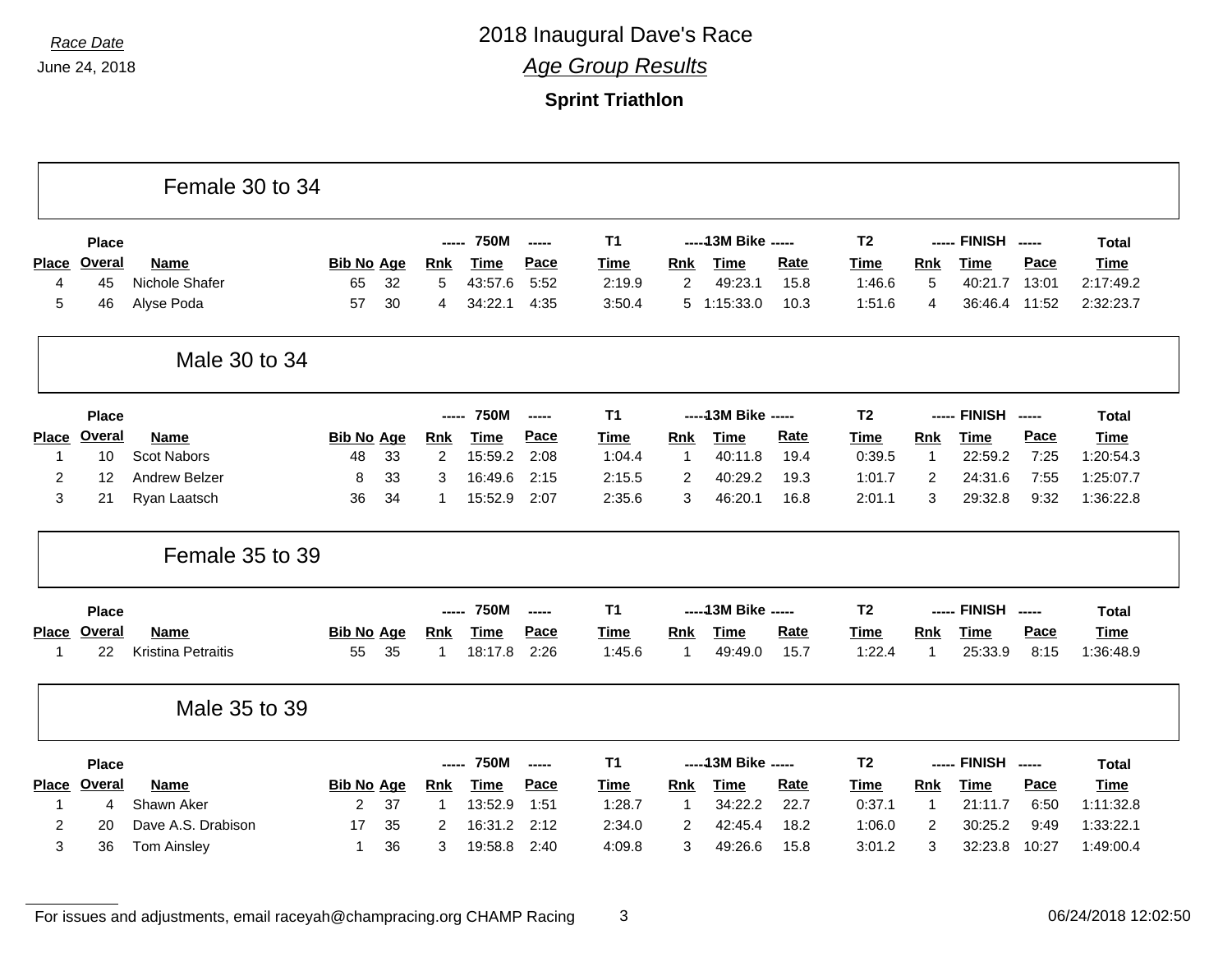### **Sprint Triathlon**

|                  |               | Female 40 to 44          |                   |    |                |             |                          |                |                |                      |             |                |                |                    |                          |              |
|------------------|---------------|--------------------------|-------------------|----|----------------|-------------|--------------------------|----------------|----------------|----------------------|-------------|----------------|----------------|--------------------|--------------------------|--------------|
|                  | <b>Place</b>  |                          |                   |    | -----          | <b>750M</b> | $\overline{\phantom{a}}$ | T <sub>1</sub> |                | ----- 13M Bike ----- |             | T <sub>2</sub> |                | ----- FINISH       | $\overline{\phantom{a}}$ | <b>Total</b> |
| <b>Place</b>     | <b>Overal</b> | <b>Name</b>              | <b>Bib No Age</b> |    | <b>Rnk</b>     | <b>Time</b> | Pace                     | <b>Time</b>    | <b>Rnk</b>     | <b>Time</b>          | <b>Rate</b> | <b>Time</b>    | Rnk            | <b>Time</b>        | Pace                     | Time         |
| 1                | 15            | Pam Neckar               | 50                | 42 | $\overline{2}$ | 16:06.2     | 2:09                     | 1:26.7         | $\mathbf 1$    | 42:38.1              | 18.3        | 0:49.9         | $\overline{2}$ | 28:44.2            | 9:16                     | 1:29:45.3    |
| $\overline{c}$   | 16            | <b>Jill Bautista</b>     | $\overline{7}$    | 41 | 1              | 15:30.4     | 2:04                     | 1:42.8         | $\overline{2}$ | 43:29.1              | 17.9        | 1:10.2         | $\mathbf 1$    | 28:21.2            | 9:09                     | 1:30:14.0    |
|                  |               | Male 40 to 44            |                   |    |                |             |                          |                |                |                      |             |                |                |                    |                          |              |
|                  | <b>Place</b>  |                          |                   |    | -----          | <b>750M</b> | $\overline{a}$           | T <sub>1</sub> |                | ----- 13M Bike ----- |             | T <sub>2</sub> |                | ----- FINISH       | $\overline{\phantom{a}}$ | <b>Total</b> |
| <b>Place</b>     | <b>Overal</b> | Name                     | <b>Bib No Age</b> |    | <b>Rnk</b>     | <b>Time</b> | Pace                     | <b>Time</b>    | Rnk            | <b>Time</b>          | Rate        | <b>Time</b>    | Rnk            | <b>Time</b>        | Pace                     | <b>Time</b>  |
| -1               | 8             | Joshua Barry             | 5                 | 44 | 1              | 16:16.5     | 2:10                     | 0:51.9         | $\mathbf{1}$   | 34:46.9              | 22.4        | 0:28.7         | $\mathbf{1}$   | 21:49.3            | 7:02                     | 1:14:13.5    |
| $\boldsymbol{2}$ | 17            | Anthony Joy              | 31                | 42 | 3              | 21:02.1     | 2:48                     | 1:59.2         | $\overline{2}$ | 42:15.1              | 18.5        | 0:43.3         | $\overline{c}$ | 24:28.5            | 7:54                     | 1:30:28.3    |
| 3                | 24            | Robert O'Donnell         | 53                | 43 | $\overline{2}$ | 20:36.2     | 2:45                     | 1:55.6         | 3              | 47:12.5              | 16.5        | 1:15.7         | 3              | 27:01.0            | 8:43                     | 1:38:01.1    |
|                  |               | Female 45 to 49          |                   |    |                |             |                          |                |                |                      |             |                |                |                    |                          |              |
|                  | Place         |                          |                   |    | ------         | <b>750M</b> | -----                    | T <sub>1</sub> |                | ----- 13M Bike ----- |             | T <sub>2</sub> |                | ----- FINISH       | $---$                    | <b>Total</b> |
| <b>Place</b>     | <b>Overal</b> | <b>Name</b>              | <b>Bib No Age</b> |    | <b>Rnk</b>     | <b>Time</b> | Pace                     | <b>Time</b>    | <b>Rnk</b>     | <b>Time</b>          | Rate        | Time           | Rnk            | <b>Time</b>        | Pace                     | <b>Time</b>  |
| 1                | 14            | Melissa Love             | 40                | 45 |                | 15:13.1     | 2:02                     | 2:02.2         | 1              | 44:26.3              | 17.6        | 0:28.2         | $\mathbf 1$    | 26:17.6            | 8:29                     | 1:28:27.7    |
|                  |               | Female 50 to 54          |                   |    |                |             |                          |                |                |                      |             |                |                |                    |                          |              |
|                  | <b>Place</b>  |                          |                   |    | -----          | <b>750M</b> | -----                    | T <sub>1</sub> |                | ----- 13M Bike ----- |             | T <sub>2</sub> |                | ----- FINISH ----- |                          | <b>Total</b> |
|                  | Place Overal  | <b>Name</b>              | <b>Bib No Age</b> |    | <b>Rnk</b>     | <b>Time</b> | Pace                     | <b>Time</b>    | Rnk            | <b>Time</b>          | Rate        | <b>Time</b>    | <b>Rnk</b>     | <b>Time</b>        | Pace                     | <b>Time</b>  |
| -1               | 33            | <b>Isabel Farnsworth</b> | 19                | 51 | -1             | 19:24.1     | 2:35                     | 2:28.8         | 2              | 49:37.8              | 15.7        | 0:56.9         | 2              | 33:13.6            | 10:43                    | 1:45:41.4    |
| 2                | 34            | Patti Kostelnak          | 33                | 50 | 2              | 21:31.1     | 2:52                     | 1:58.8         |                | 49:22.8              | 15.8        | 1:49.0         | -1             | 32:51.4            | 10:36                    | 1:47:33.3    |

For issues and adjustments, email raceyah@champracing.org CHAMP Racing 4 06/24/2018 12:02:50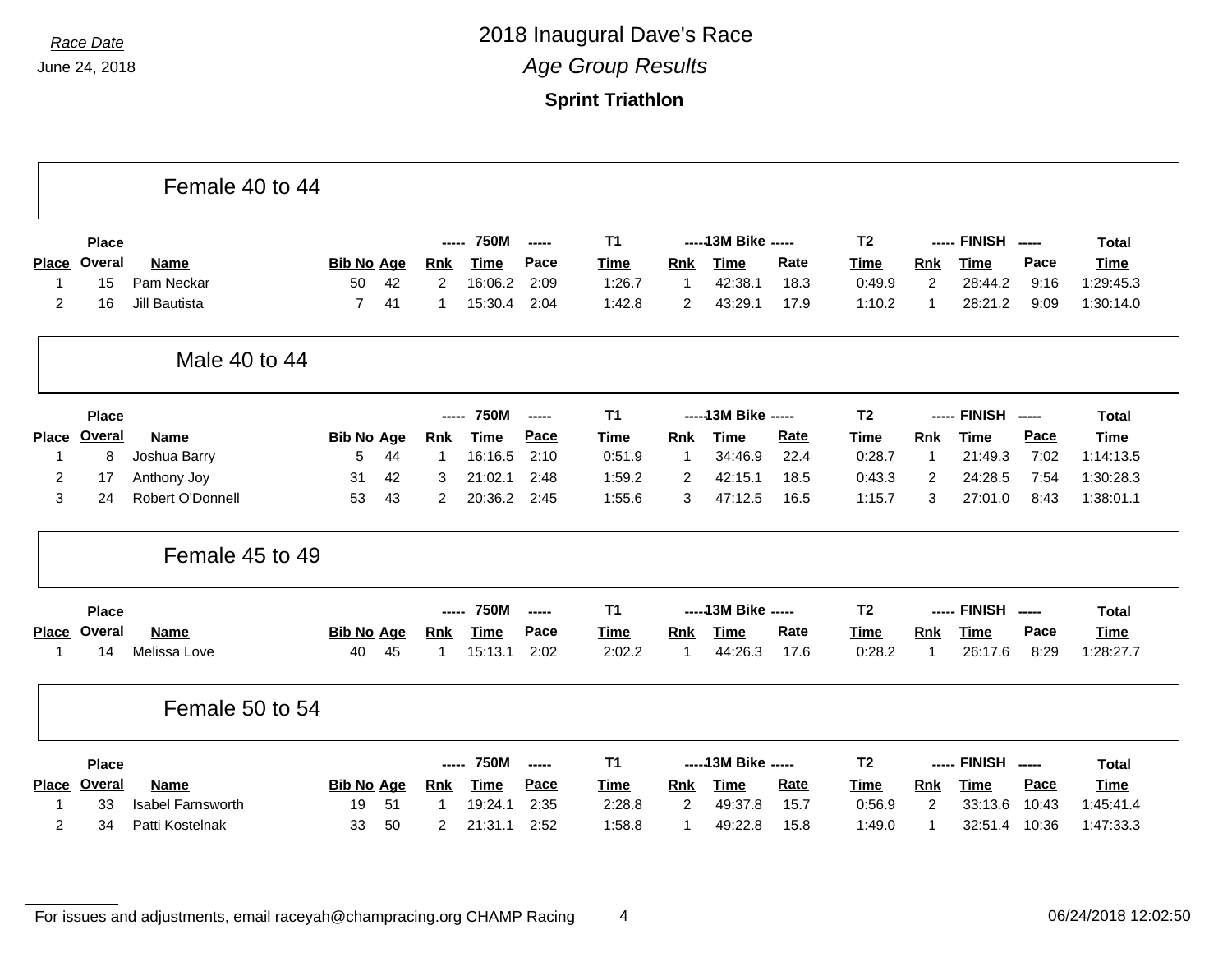### **Sprint Triathlon**

|                   |               | Male 50 to 54           |                   |    |                |             |        |                |                |                      |             |                |                |                    |      |                                     |
|-------------------|---------------|-------------------------|-------------------|----|----------------|-------------|--------|----------------|----------------|----------------------|-------------|----------------|----------------|--------------------|------|-------------------------------------|
|                   | <b>Place</b>  |                         |                   |    | -----          | <b>750M</b> | -----  | T <sub>1</sub> |                | ----- 13M Bike ----- |             | T <sub>2</sub> |                | ----- FINISH ----- |      | <b>Total</b>                        |
| <b>Place</b>      | <b>Overal</b> | <b>Name</b>             | <b>Bib No Age</b> |    | <b>Rnk</b>     | <b>Time</b> | Pace   | <b>Time</b>    | <b>Rnk</b>     | <b>Time</b>          | <b>Rate</b> | <b>Time</b>    | <b>Rnk</b>     | <b>Time</b>        | Pace | <b>Time</b>                         |
| $\mathbf{1}$      | 18            | <b>Rod Meeker</b>       | 46                | 51 | $\overline{2}$ | 19:24.1     | 2:35   | 3:14.7         | $\overline{1}$ | 42:29.9              | 18.4        | 2:21.9         | $\mathbf{1}$   | 24:15.1            | 7:49 | 1:31:45.9                           |
| $\overline{c}$    | 32            | <b>Thomas Yankovich</b> | 80                | 53 | 1              | 17:51.6     | 2:23   | 3:11.5         | 2              | 53:18.4              | 14.6        | 1:39.3         | $\overline{c}$ | 29:18.8            | 9:27 | 1:45:19.9                           |
|                   |               | Female 55 to 59         |                   |    |                |             |        |                |                |                      |             |                |                |                    |      |                                     |
|                   | <b>Place</b>  |                         |                   |    | -----          | <b>750M</b> | ------ | T <sub>1</sub> |                | ----- 13M Bike ----- |             | T <sub>2</sub> |                | ----- FINISH ----- |      | <b>Total</b>                        |
| <b>Place</b>      | Overal        | <b>Name</b>             | <b>Bib No Age</b> |    | <b>Rnk</b>     | <b>Time</b> | Pace   | <b>Time</b>    | Rnk            | <b>Time</b>          | Rate        | <b>Time</b>    | <b>Rnk</b>     | <b>Time</b>        | Pace | <b>Time</b>                         |
| 1                 | 38            | Cynthia Kurty           | 34                | 59 | $\mathbf{1}$   | 26:07.0     | 3:29   | 2:45.8         | $\mathbf{1}$   | 51:58.6              | 15.0        | 1:13.3         | 1              | 30:39.0            | 9:53 | 1:52:43.9                           |
|                   |               | Male 55 to 59           |                   |    |                |             |        |                |                |                      |             |                |                |                    |      |                                     |
|                   |               |                         |                   |    |                |             |        |                |                |                      |             |                |                |                    |      |                                     |
|                   | <b>Place</b>  |                         |                   |    | -----          | <b>750M</b> | ------ | T <sub>1</sub> |                | ----- 13M Bike ----- |             | T <sub>2</sub> |                | ----- FINISH ----- |      | <b>Total</b>                        |
|                   | Place Overal  | <b>Name</b>             | <b>Bib No Age</b> |    | <b>Rnk</b>     | <b>Time</b> | Pace   | <b>Time</b>    | <b>Rnk</b>     | <b>Time</b>          | Rate        | <b>Time</b>    | <b>Rnk</b>     | <b>Time</b>        | Pace | <b>Time</b>                         |
| $\mathbf 1$       | 11            | <b>Bridge McDowell</b>  | 44                | 56 | -1             | 13:54.7     | 1:51   | 1:39.0         | $\overline{1}$ | 40:37.3              | 19.2        | 0:57.0         | $\overline{1}$ | 25:09.3            | 8:07 |                                     |
| 2                 | 13            | <b>Matthew Brady</b>    | 10                | 58 | 2              | 15:42.0     | 2:06   | 1:33.8         | 2              | 41:28.3              | 18.8        | 0:59.0         | $\overline{2}$ | 26:54.8            | 8:41 | 1:22:17.5<br>1:26:38.1              |
| 3                 | 29            | Dan Kovijanich          | 213               | 58 | 3              | 19:21.2     | 2:35   | 2:38.6         | 4              | 51:40.2              | 15.1        | 1:36.2         | 3              | 27:41.8            | 8:56 |                                     |
| 4                 | 41            | Greg Lewis              | 37                | 58 | 4              | 32:38.7     | 4:21   | 2:44.4         | 3              | 50:25.2              | 15.5        | 1:33.0         | 4              | 29:47.4            | 9:36 |                                     |
|                   |               | Male 60 to 64           |                   |    |                |             |        |                |                |                      |             |                |                |                    |      |                                     |
|                   | <b>Place</b>  |                         |                   |    | -----          | <b>750M</b> | ------ | T <sub>1</sub> |                | ----- 13M Bike ----- |             | T <sub>2</sub> |                | ----- FINISH ----- |      | <b>Total</b>                        |
|                   | <b>Overal</b> | Name                    | <b>Bib No Age</b> |    | Rnk            | <b>Time</b> | Pace   | <b>Time</b>    | <b>Rnk</b>     | <b>Time</b>          | <b>Rate</b> | <b>Time</b>    | Rnk            | <b>Time</b>        | Pace | <b>Time</b>                         |
| <b>Place</b><br>1 | 5             | <b>Bob Switzer</b>      | 73                | 62 |                | 13:59.7     | 1:52   | 0:43.4         | $\overline{1}$ | 35:44.1              | 21.8        | 0:36.8         | $\overline{1}$ | 20:44.9            | 6:41 | 1:42:58.3<br>1:57:08.8<br>1:11:49.1 |

For issues and adjustments, email raceyah@champracing.org CHAMP Racing 5 06/24/2018 12:02:50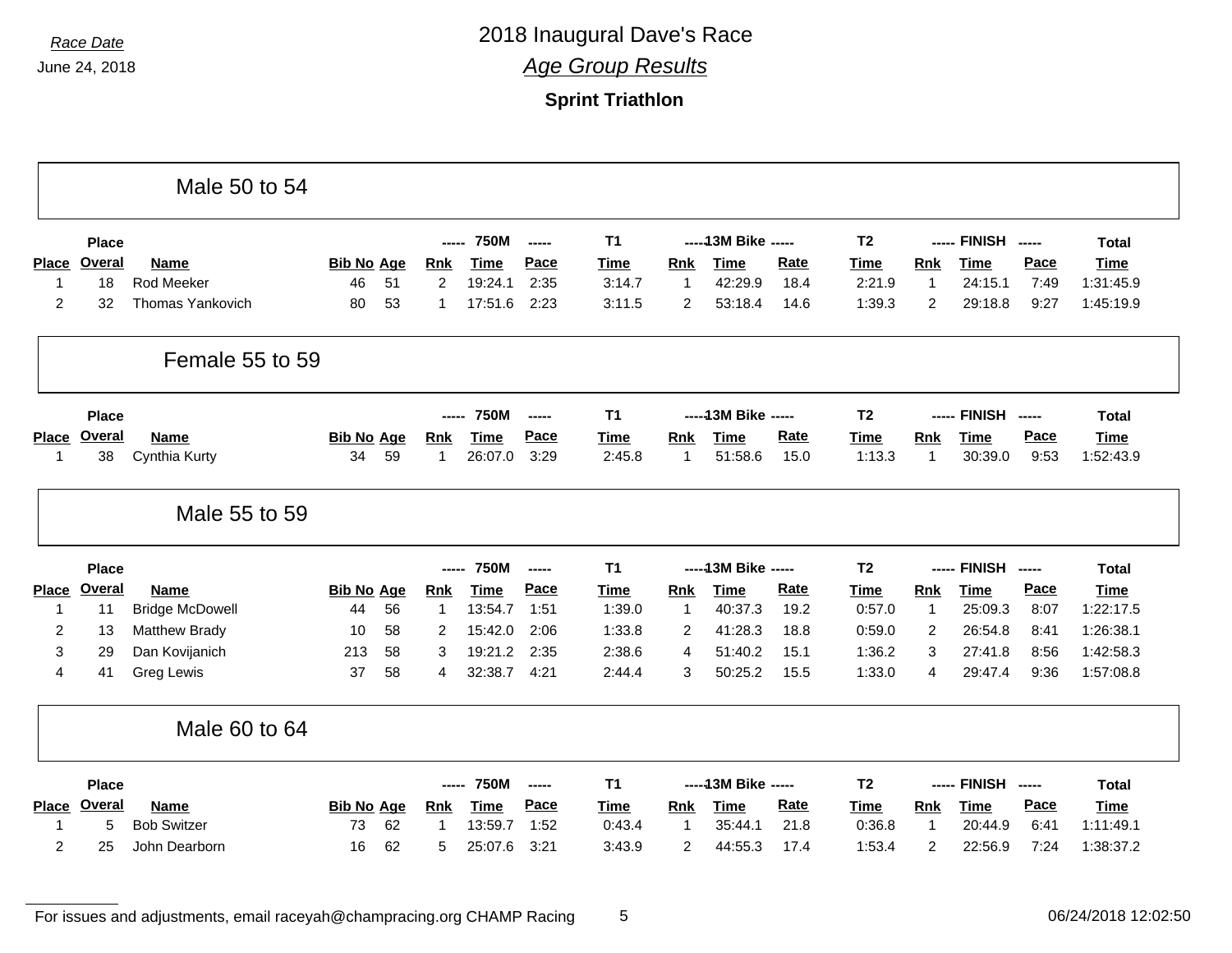### **Sprint Triathlon**

|                |               | Male 60 to 64         |                   |    |        |             |       |             |                |                      |      |                |            |              |             |             |
|----------------|---------------|-----------------------|-------------------|----|--------|-------------|-------|-------------|----------------|----------------------|------|----------------|------------|--------------|-------------|-------------|
|                | <b>Place</b>  |                       |                   |    | -----  | <b>750M</b> | ----- | T1          |                | $---13M$ Bike $---$  |      | T <sub>2</sub> |            | ----- FINISH |             | Total       |
| <b>Place</b>   | Overal        | Name                  | <b>Bib No Age</b> |    | Rnk    | <b>Time</b> | Pace  | <b>Time</b> | Rnk            | Time                 | Rate | <u>Time</u>    | <b>Rnk</b> | Time         | <b>Pace</b> | <u>Time</u> |
| 3              | 30            | <b>Ricky Lisum</b>    | 38                | 61 | 3      | 20:58.9     | 2:48  | 3:49.1      | 3              | 51:24.4              | 15.2 | 1:42.5         | 4          | 26:25.7      | 8:31        | 1:44:20.8   |
| 4              | 40            | <b>Rich Kempe</b>     | 32                | 63 | 4      | 22:16.9     | 2:58  | 3:52.1      | 5 <sub>1</sub> | :00:26.6             | 12.9 | 1:13.7         | 3          | 26:22.3      | 8:30        | 1:54:11.8   |
| 5              | 43            | <b>Brien Shanahan</b> | 66                | 64 | 2      | 20:50.4     | 2:47  | 2:40.2      | $\overline{4}$ | 52:14.8              | 14.9 | 3:54.3         | 5          | 39:40.7      | 12:48       | 1:59:20.6   |
|                |               | Male 65 and Over      |                   |    |        |             |       |             |                |                      |      |                |            |              |             |             |
|                | <b>Place</b>  |                       |                   |    | ------ | <b>750M</b> | ----- | <b>T1</b>   |                | ----- 13M Bike ----- |      | T <sub>2</sub> |            | ----- FINISH | $- - - - -$ | Total       |
| Place          | <u>Overal</u> | Name                  | <b>Bib No Age</b> |    | Rnk    | Time        | Pace  | <b>Time</b> | <b>Rnk</b>     | <b>Time</b>          | Rate | <u>Time</u>    | <b>Rnk</b> | <b>Time</b>  | <u>Pace</u> | <u>Time</u> |
|                | 27            | Jeff Nelson           | 52                | 68 |        | 18:19.7     | 2:27  | 3:14.9      | 2              | 46:43.4              | 16.7 | 1:59.2         |            | 30:08.6      | 9:43        | 1:40:26.0   |
| $\overline{2}$ | 35            | <b>Bill Lowery</b>    | 41                | 68 | 2      | 21:36.1     | 2:53  | 2:57.3      |                | 46:25.2              | 16.8 | 1:48.0         | 2          | 35:32.6      | 11:28       | 1:48:19.4   |

```
For issues and adjustments, email raceyah@champracing.org CHAMP Racing 6 06/25 06/24/2018 12:02:51
```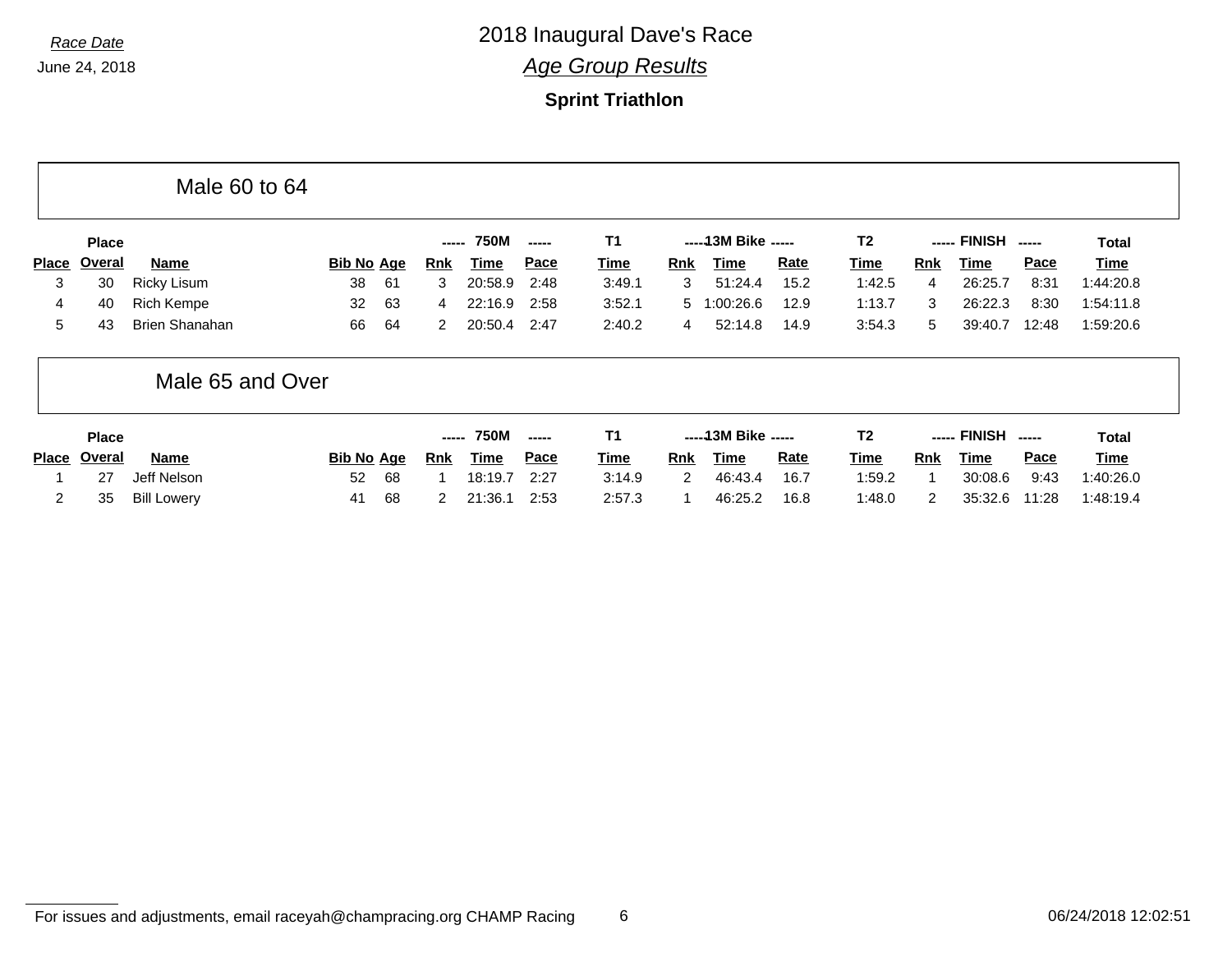**Sprint Triathlon CLY**

|       |              | Male 99 and Under    |            |     |       |         |             |           |               |                      |      |                |     |              |       |           |
|-------|--------------|----------------------|------------|-----|-------|---------|-------------|-----------|---------------|----------------------|------|----------------|-----|--------------|-------|-----------|
|       | <b>Place</b> |                      |            |     | ----- | 750M    | $- - - - -$ | <b>T1</b> |               | ----- 13M Bike ----- |      | T <sub>2</sub> |     | ----- FINISH |       | Total     |
| Place | Overal       | Name                 | Bib No Age |     | Rnk   | Time    | Pace        | Time      | Rnk           | Time                 | Rate | Time           | Rnk | Time         | Pace  | Time      |
|       |              | Kurt Loring          | 39         | 49  | 3     | 20:27.6 | 2:44        | 1:53.9    |               | 40:31.4              | 19.3 | 1:06.1         | 2   | 29:18.9      | 9:27  | 1:33:18.2 |
| 2     |              | <b>Spencer Wurst</b> | 79         | 38  |       | 17:16.3 | 2:18        | 2:29.0    | 3             | 47:21.4              | 16.5 | 0:42.1         | 3   | 29:48.3      | 9:37  | 1:37:37.3 |
| 3     | 3            | <b>Bob Schmidt</b>   | 64         | 63  | 2     | 19:29.8 | 2:36        | 0:45.5    | $\mathcal{P}$ | 46:46.4              | 16.7 | 1:20.3         | 4   | 31:43.9      | 10:14 | 1:40:06.1 |
| 4     | 4            | <b>Elliott Mason</b> | 42         | 36  | 4     | 21:38.1 | 2:53        | 3:03.6    | 4             | 50:22.0              | 15.5 | 1:19.0         |     | 27:54.3      | 9:00  | 1:44:17.2 |
| 5     | 5.           | James Bangayan       | 4          | 49  | 5.    | 22:09.1 | 2:57        | 4:31.3    | 5             | 50:29.7              | 15.5 | 3:18.6         | 6   | 38:27.8      | 12:24 | 1:58:56.7 |
| 6     | 6            | Matt Totin           | 74         | -27 |       | 32:26.8 | 4:19        | 3:21.0    | 6             | 57:43.3              | 13.5 | 1:17.7         | 5   | 33:23.3      | 10:46 | 2:08:12.3 |
|       |              | Joe Stephan          | 70         | 46  | 6.    | 25:03.4 | 3:20        | 4:31.9    | 8             | 1:03:17.0            | 12.3 | 2:23.2         |     | 47:49.4      | 15:25 | 2:23:05.0 |
| 8     | 8            | Bob Cene Jr          | 11         | 60  | 8     | 35:21.3 | 4:43        | 4:48.8    |               | 1:00:34.6            | 12.9 | 6:12.1         | 8   | 56:06.8      | 18:06 | 2:43:03.9 |

#### For issues and adjustments, email raceyah@champracing.org CHAMP Racing 7 06/24/2018 12:02:51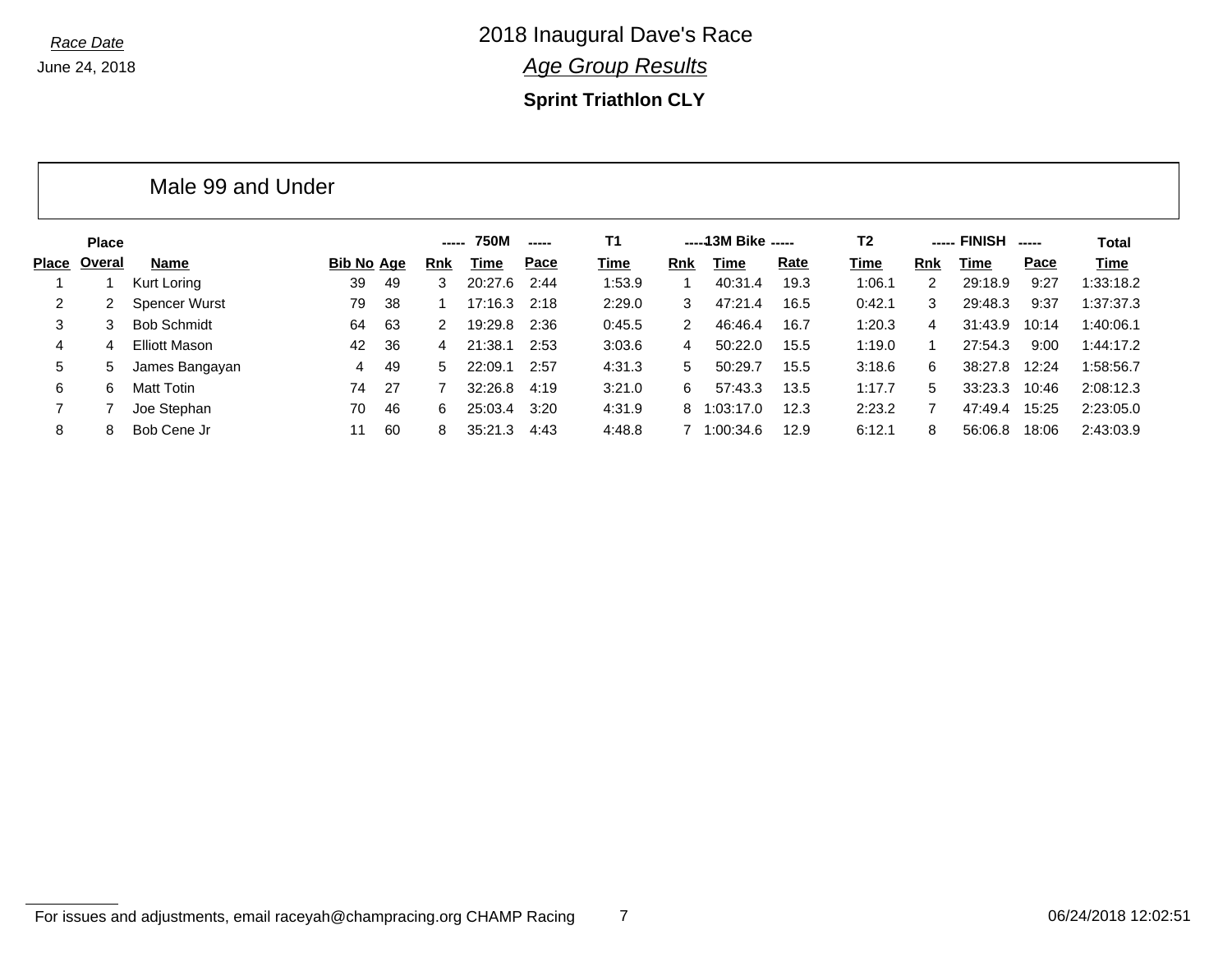#### **Sprint Triathlon Aquabike**

## Female The Sprint Aquabike Winners

|       | <b>Place</b> |                |            |     | -----      | <b>750M</b> |             | Τ1          |     | -----13M Bike ----- |             | Τ2          | ----- | <b>100Y</b> |             | Total       |
|-------|--------------|----------------|------------|-----|------------|-------------|-------------|-------------|-----|---------------------|-------------|-------------|-------|-------------|-------------|-------------|
| Place | Overal       | <b>Name</b>    | Bib No Age |     | <b>Rnk</b> | <u>Time</u> | <u>Pace</u> | <u>Time</u> | Rnk | <b>Time</b>         | <u>Rate</u> | <b>Time</b> | Rnk   | <b>Time</b> | <u>Pace</u> | <b>Time</b> |
|       |              | Dana Blasey    | 9          | -47 |            | 15:47.8     | 2:06        | 1:07.3      |     | 38:28.2             | 20.3        | 1:22.3      |       | 1:14.2      | 12:20       | 58:00.0     |
|       |              | Nancy Slifkin  | 68         | 58  |            | 18:02.5     | 2:24        | 1:04.0      |     | 43:56.9             | 17.8        | 0:40.4      |       | 0:27.9      | 4:30        | 1:04:11.9   |
|       |              | Karen Westfall | 76         | -56 |            | 19:35.4     | 2:37        | 1:57.8      |     | 51:25.1             | 15.2        | 0:51.0      | 2     | 0:29.3      | 4:50        | 1:14:18.7   |

## Male The Sprint Aquabike Winners

| <b>Place</b> |                    |                   |     | ------ | <b>750M</b> |             |             |            | -----13M Bike ----- |             | T <sub>2</sub> | ----- | <b>100Y</b> |             | <b>Total</b> |
|--------------|--------------------|-------------------|-----|--------|-------------|-------------|-------------|------------|---------------------|-------------|----------------|-------|-------------|-------------|--------------|
| Place Overal | Name               | <b>Bib No Age</b> |     | Rnk    | <u>Time</u> | <u>Pace</u> | <b>Time</b> | <b>Rnk</b> | <u>Time</u>         | <u>Rate</u> | <u>Time</u>    | Rnk   | <u>Time</u> | <u>Pace</u> | <b>Time</b>  |
|              | Norman Scarazzo    | 63                | -48 |        | 14:13.7     | 1:54        | 1:36.6      |            | 36:57.2             | 21.1        | 2:28.9         | っ     | 0:25.4      | 4:10        | 55:42.0      |
| 4            | <b>Tyler Jones</b> | 29                | -25 |        | 14:25.9     | 1:55        | 3:38.9      |            | 44:06.3             | 17.7        |                |       | 5:40.5      | 56:40       | 1:07:51.7    |
|              | <b>Scott Frost</b> | 22                | -54 |        | 36:52.5     | 4:55        | 3:27.7      |            | 49:51.9             | 15.6        | 1:18.5         |       | 0:23.7      | 3:50        | 1:31:54.6    |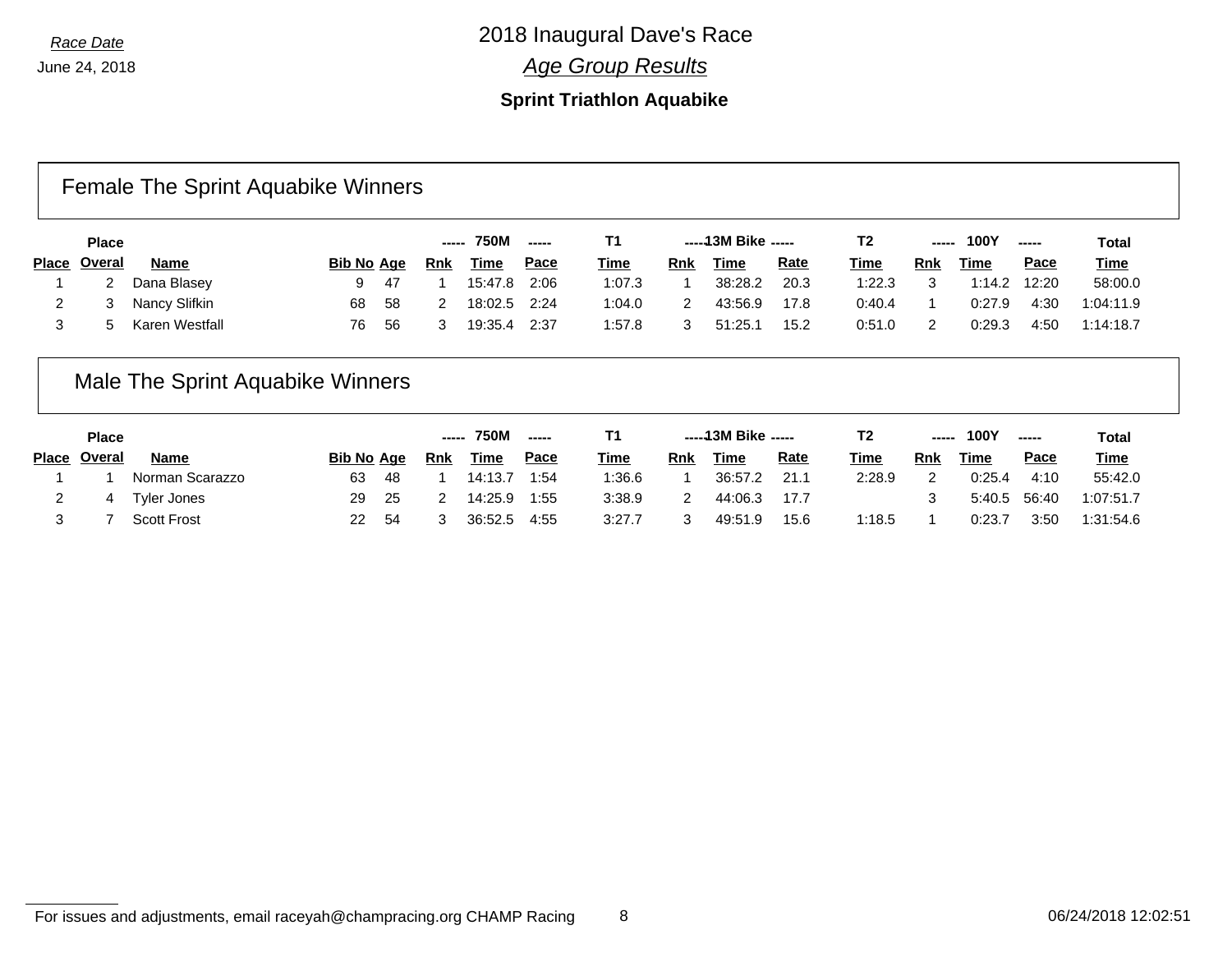### **Sprint Triathlon Aquabike**

|              | Female 99 and Under |             |            |             |             |             |            |                     |             |             |            |             |             |             |
|--------------|---------------------|-------------|------------|-------------|-------------|-------------|------------|---------------------|-------------|-------------|------------|-------------|-------------|-------------|
| <b>Place</b> |                     |             | -----      | 750M        | $---$       | Τ1          |            | -----13M Bike ----- |             | T2          | -----      | <b>100Y</b> |             | Total       |
| Place Overal | Name                | Bib No Age  | <b>Rnk</b> | <b>Time</b> | <u>Pace</u> | <b>Time</b> | <b>Rnk</b> | <b>Time</b>         | <b>Rate</b> | <u>Time</u> | <b>Rnk</b> | <b>Time</b> | <b>Pace</b> | <b>Time</b> |
|              | Janice Drabison     | - 63<br>245 |            | 22:05.4     | 2:57        | 4:16.1      |            | 55:00.7             | 14.2        | 0:51.7      |            | 1:01.5      | 10:10       | 1:23:15.5   |

For issues and adjustments, email raceyah@champracing.org CHAMP Racing 9 06/24/2018 12:02:51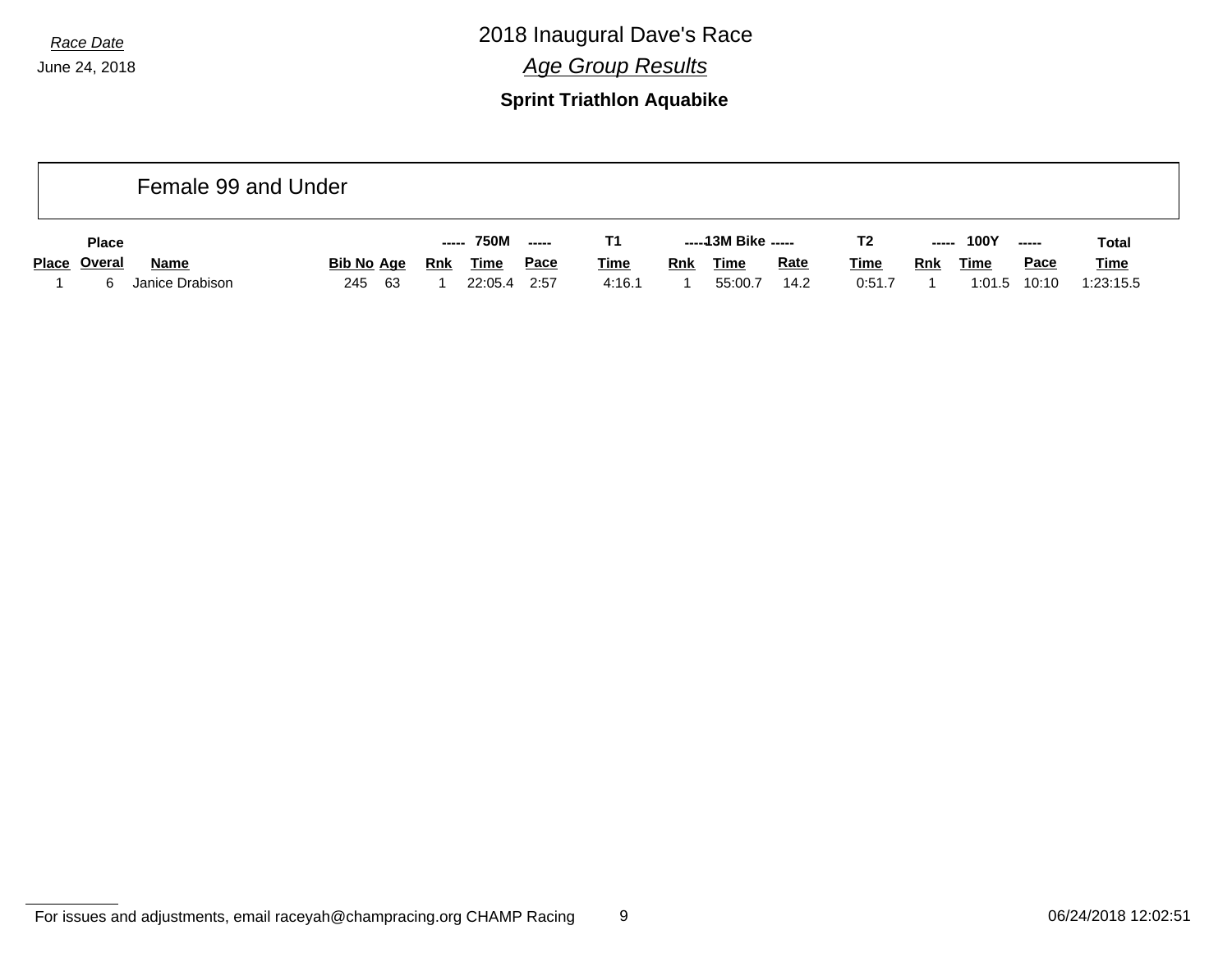### **Olympic Triathlon**

## Female The Olympic Podium Winners

| <b>Place</b> |              |                   |      |     | ----- 1500M | $\frac{1}{2}$ | Т1          |     | -----26M Bike ----- |             | T2          | ------ | 6.2M        | $\frac{1}{2}$ | Total       |
|--------------|--------------|-------------------|------|-----|-------------|---------------|-------------|-----|---------------------|-------------|-------------|--------|-------------|---------------|-------------|
| Place Overal | <b>Name</b>  | <b>Bib No Age</b> |      | Rnk | <u>Time</u> | <u>Pace</u>   | <u>Time</u> | Rnk | <b>Time</b>         | <b>Rate</b> | <u>Time</u> | Rnk    | <b>Time</b> | Pace          | <b>Time</b> |
|              | Steph Duda   | 116               | - 27 |     | 23:59.2     | 1:36          | 1:18.1      |     | 1:18:14.6           | 19.9        | 0:54.8      |        | 41:32.4     | 6:42          | 2:25:59.2   |
|              | Nicole Joy   | 132.              | - 33 |     | 29:59.4     | 2:00          | 1:07.6      |     | 1:17:49.0           | 20.0        | 0:33.8      |        | 44:27.9     | 7:10          | 2:33:57.9   |
|              | Emily Kotnik | 135               | -23  |     | 27:50.1     | 1:51          | 1:25.9      |     | 1:21:10.2           | 19.2        | 0:42.4      |        | 44:54.9     | 7:15          | 2:36:03.8   |

## Male The Olympic Podium Winners

| <b>Place</b> |                       |                   |     | ----- 1500M | ------      |             |             | -----26M Bike ----- |             | T2          |        | 6.2M       | -----   | Total       |             |
|--------------|-----------------------|-------------------|-----|-------------|-------------|-------------|-------------|---------------------|-------------|-------------|--------|------------|---------|-------------|-------------|
| Place Overal | Name                  | <b>Bib No Age</b> |     | <b>Rnk</b>  | <u>Time</u> | <u>Pace</u> | <b>Time</b> | Rnk                 | <b>Time</b> | <u>Rate</u> | Time   | <b>Rnk</b> | Time    | <u>Pace</u> | <b>Time</b> |
|              | <b>Brent McBurney</b> | 142               | -38 |             | 23:10.7     | 1:33        | 0:52.5      |                     | 2 1:07:33.0 | 23.1        | 0:37.9 |            | 35:36.6 | 5:45        | 2:07:50.8   |
|              | Drew Sapp             | 212               | -28 |             | 20:01.2     | 1:20        | 0:46.0      |                     | 1:06:37.9   | 23.4        | 0:54.9 | 3          | 40:56.3 | 6:36        | 2:09:16.4   |
|              | Chris Gillin          | 125               | 38  |             | 22:05.6     | 1:28        | 0:54.3      |                     | 1:08:40.4   | 22.7        | 0:48.9 | 2          | 40:01.3 | 6:27        | 2:12:30.6   |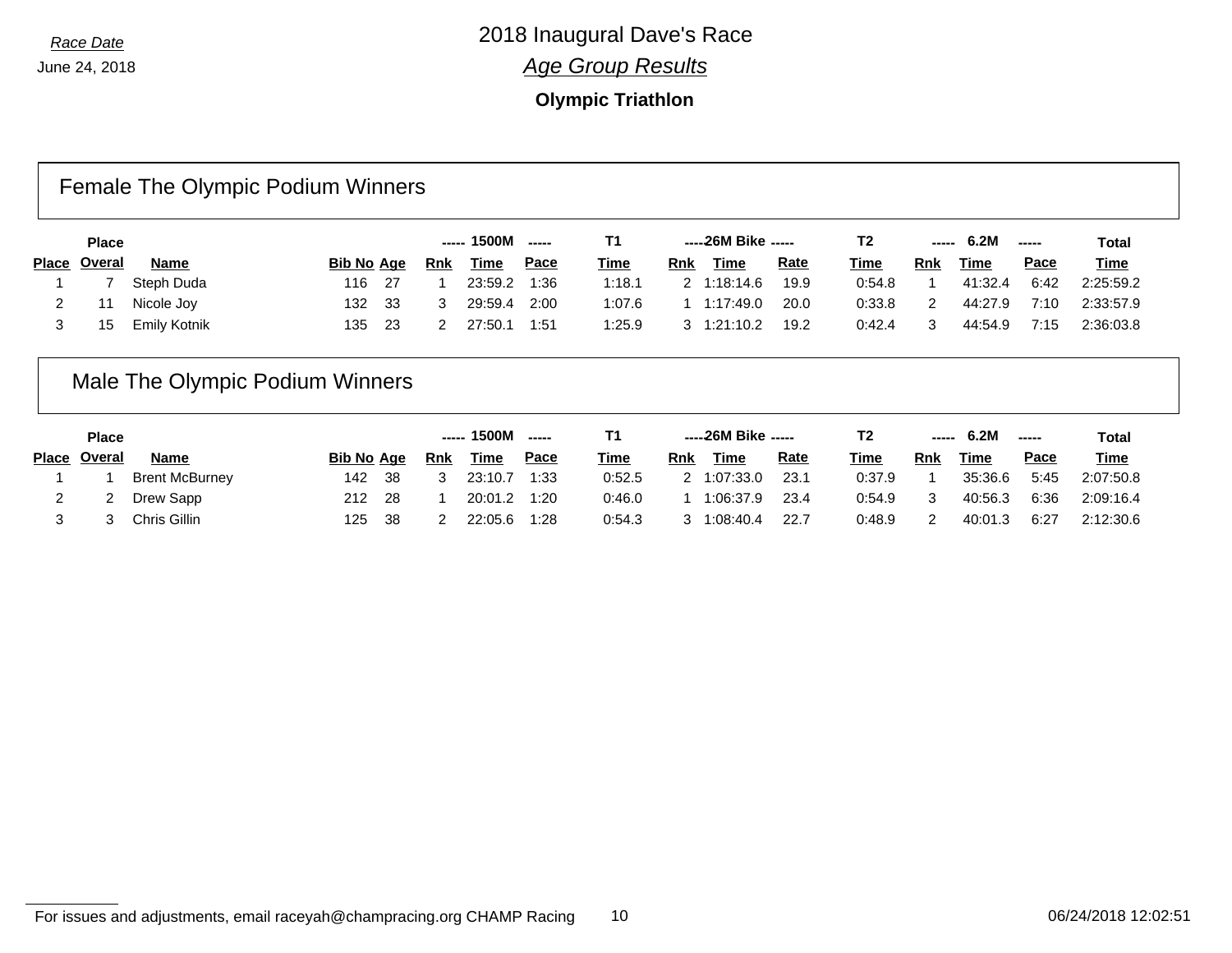|              |               | Male 19 and Under             |                   |          |              |                    |                          |                  |                            |                      |              |                  |                |                          |                |                        |
|--------------|---------------|-------------------------------|-------------------|----------|--------------|--------------------|--------------------------|------------------|----------------------------|----------------------|--------------|------------------|----------------|--------------------------|----------------|------------------------|
|              | <b>Place</b>  |                               |                   |          | -----        | 1500M              | -----                    | <b>T1</b>        |                            | ----26M Bike -----   |              | T <sub>2</sub>   | -----          | 6.2M                     | -----          | Total                  |
|              | Place Overal  | <b>Name</b>                   | <b>Bib No Age</b> |          | <u>Rnk</u>   | <b>Time</b>        | Pace                     | <b>Time</b>      | <b>Rnk</b>                 | <b>Time</b>          | <b>Rate</b>  | <b>Time</b>      | <b>Rnk</b>     | <b>Time</b>              | Pace           | <b>Time</b>            |
| 1            | 27            | Isaac Woodward                | 175               | 19       | $\mathbf{1}$ | 30:37.5            | 2:02                     | 2:35.2           | 1                          | 1:29:49.1            | 17.4         | 0:52.7           | $\overline{1}$ | 48:36.7                  | 7:50           | 2:52:31.2              |
|              |               | Female 20 to 24               |                   |          |              |                    |                          |                  |                            |                      |              |                  |                |                          |                |                        |
|              | <b>Place</b>  |                               |                   |          | ------       | 1500M              | $\overline{\phantom{a}}$ | <b>T1</b>        |                            | ----- 26M Bike ----- |              | T <sub>2</sub>   |                | 6.2M                     | ------         | <b>Total</b>           |
| <b>Place</b> | Overal        | <b>Name</b>                   | <b>Bib No Age</b> |          | <b>Rnk</b>   | <b>Time</b>        | Pace                     | <b>Time</b>      | <b>Rnk</b>                 | <b>Time</b>          | <b>Rate</b>  | <b>Time</b>      | Rnk            | <b>Time</b>              | Pace           | <b>Time</b>            |
| $\mathbf 1$  | 39            | Ellie Rogenski                | 151               | 21       | 1            | 27:55.5            | 1:52                     | 2:48.5           | 1                          | 1:38:01.8            | 15.9         | 1:01.2           | $\mathbf{1}$   | 1:00:11.0                | 9:42           | 3:09:58.2              |
|              |               | Male 25 to 29                 |                   |          |              |                    |                          |                  |                            |                      |              |                  |                |                          |                |                        |
|              |               |                               |                   |          |              |                    |                          |                  |                            |                      |              |                  |                |                          |                |                        |
|              | <b>Place</b>  |                               |                   |          | -----        | 1500M              |                          | <b>T1</b>        |                            | ----26M Bike -----   |              | T <sub>2</sub>   |                | 6.2M                     | -----          | <b>Total</b>           |
|              | Place Overal  | <b>Name</b>                   | <b>Bib No Age</b> |          | <b>Rnk</b>   | <b>Time</b>        | Pace                     | <b>Time</b>      | <b>Rnk</b>                 | <b>Time</b>          | <b>Rate</b>  | <b>Time</b>      | <b>Rnk</b>     | <b>Time</b>              | Pace           | <b>Time</b>            |
| 1            | 4             | Eric Kennedy                  | 133               | 29       | 1            | 26:04.0            | 1:44                     | 1:02.3           | $\mathbf{1}$               | 1:11:53.5            | 21.7         | 0:45.0           | $\overline{1}$ | 35:46.5                  | 5:46           | 2:15:31.5              |
| 2            | 5             | <b>Todd Willis</b>            | 174               | 27       | 2            | 26:35.0            | 1:46                     | 0:58.8           | 2 1:13:25.2                |                      | 21.2         | 1:14.0           | 3              | 42:46.6                  | 6:54           | 2:24:59.7              |
| 3            | 9             | JJ Gobel                      | 126               | 25       | 3            | 28:45.5            | 1:55                     | 1:35.2           | 3 1:19:09.1                |                      | 19.7         | 1:12.9           | 2              | 39:11.6                  | 6:19           | 2:29:54.5              |
|              |               | Female 30 to 34               |                   |          |              |                    |                          |                  |                            |                      |              |                  |                |                          |                |                        |
|              | <b>Place</b>  |                               |                   |          | -----        | 1500M              | $- - - - -$              | <b>T1</b>        |                            | ----26M Bike -----   |              | T <sub>2</sub>   | -----          | 6.2M                     | -----          | <b>Total</b>           |
| <b>Place</b> | <b>Overal</b> | <b>Name</b>                   | <b>Bib No Age</b> |          | <b>Rnk</b>   | <b>Time</b>        | Pace                     | <b>Time</b>      | <b>Rnk</b>                 | <b>Time</b>          | Rate         | <b>Time</b>      | Rnk            | <b>Time</b>              | Pace           | <b>Time</b>            |
| 1            | 28            | Helen Rodriguez               | 150               | 34       | 1            | 31:21.1            | 2:05                     | 0:55.3           | 1 1:26:46.9                |                      | 18.0         | 0:41.2           | $\overline{2}$ | 54:38.7                  | 8:49           | 2:54:23.4              |
| 2            | 38            | Lauren Fairchild              | 118               | 34       | 2            | 37:25.3            | 2:30                     | 2:26.7           | 2 1:34:03.8                |                      | 16.6         | 1:41.6           | -1             | 53:33.8                  | 8:38           | 3:09:11.4              |
| 3<br>4       | 53<br>61      | Jenny Huick<br>Mandy Fehlbaum | 131<br>119        | 30<br>32 | 4<br>3       | 53:44.5<br>46:53.8 | 3:35<br>3:08             | 2:29.8<br>4:07.5 | 3 1:36:52.0<br>4 1:45:44.9 |                      | 16.1<br>14.8 | 1:18.7<br>1:29.1 | 3              | 1:03:46.0<br>4 1:24:43.4 | 10:17<br>13:40 | 3:38:11.2<br>4:02:58.9 |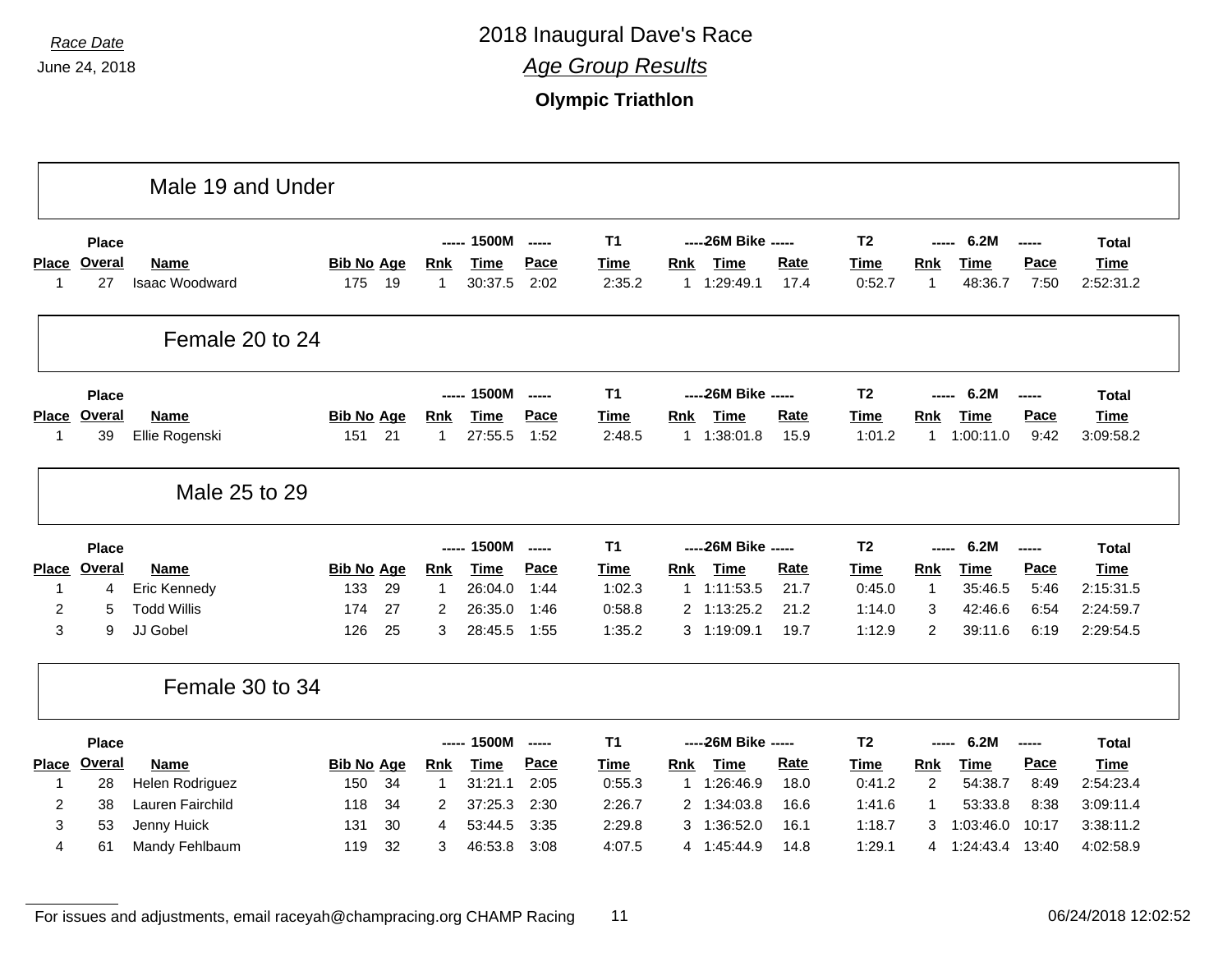## **Olympic Triathlon**

| Male 30 to 34 |  |  |  |
|---------------|--|--|--|
|---------------|--|--|--|

|              | <b>Place</b> |                      |                   |      |     | ----- 1500M | $- - - - -$ | Τ1          |     | -----26M Bike ----- |             | T2          | -----      | 6.2M      | $\begin{array}{ccc} \textbf{---} & \textbf{---} & \textbf{---} \end{array}$ | Total       |
|--------------|--------------|----------------------|-------------------|------|-----|-------------|-------------|-------------|-----|---------------------|-------------|-------------|------------|-----------|-----------------------------------------------------------------------------|-------------|
| <b>Place</b> | Overal       | Name                 | <b>Bib No Age</b> |      | Rnk | Time        | Pace        | <u>Time</u> | Rnk | Time                | <u>Rate</u> | <u>Time</u> | <b>Rnk</b> | Time      | Pace                                                                        | <u>Time</u> |
|              |              | Kevin Hausch         | 130               | - 31 |     | 22:37.6     | 1:30        | 1:16.8      | 3   | 1:21:31.1           | 19.1        | 1:29.3      |            | 38:24.4   | 6:12                                                                        | 2:25:19.4   |
|              | 10           | <b>Rick Chambers</b> | 107               | - 33 |     | 30:26.2     | 2:02        | 1:21.4      |     | 1:13:48.8           | 21.1        | 1:23.3      | 3          | 44:12.2   | 7:08                                                                        | 2:31:12.1   |
|              | 20           | <b>Justin Setty</b>  | 158               | - 33 | 3   | 38:21.1     | 2:33        | 3:39.5      |     | 1:21:15.0           | 19.2        | 1:30.3      |            | 40:39.9   | 6:33                                                                        | 2:45:26.0   |
| 4            | 52           | Saul Varga           | 171               | - 31 |     | 48:26.7     | 3:14        | 3:25.4      |     | 1:31:27.0           | 17.1        | 3:22.8      |            | 1:10:00.9 | 11:17                                                                       | 3:36:42.9   |

### Female 35 to 39

|              | <b>Place</b> |                     |                   |     | ----- | 1500M       | $- - - - -$ | Τ1     |     | -----26M Bike ----- |             | T2          | ------     | 6.2M      | $\frac{1}{2}$   | Total       |
|--------------|--------------|---------------------|-------------------|-----|-------|-------------|-------------|--------|-----|---------------------|-------------|-------------|------------|-----------|-----------------|-------------|
| <b>Place</b> | Overal       | Name                | <b>Bib No Age</b> |     | Rnk   | <b>Time</b> | <u>Pace</u> | Time   | Rnk | Time                | <b>Rate</b> | <u>Time</u> | <b>Rnk</b> | Time      | Pace            | <u>Time</u> |
|              |              | Katie Ainsley       | 100               | -35 |       | 29:09.1     | 1:57        | 1:45.0 |     | 1:27:30.3           | 17.8        | 1:19.8      |            | 41:54.0   | 6:45            | 2:41:38.3   |
|              |              | Melanie Bittecuffer | 104               | -38 |       | 36:41.6     | 2:27        | 1:56.9 |     | 1:34:42.7           | 16.5        | 1:44.4      |            | 52:47.8   | 8:31            | 3:07:53.7   |
|              | 45           | Wendy Smith         | 160               | 36  | 4     | 47:47.1     | 3:11        | 1:44.3 | 4   | 1:40:18.6           | 15.6        | 1:42.2      |            | 49:41.0   | $8:0^{\degree}$ | 3:21:13.3   |
|              | 51           | Angela Pettitt      | 147               | 39  |       | 34:10.1     | 2:17        | 2:15.0 |     | 1:37:34.6           | 16.0        | 2:21.2      | 4          | l:14:55.1 | 12:05           | 3:31:16.2   |

#### Male 35 to 39

|              | <b>Place</b> |                       |            |     |     | 1500M<br>$\frac{1}{2}$ |       | T1     |     | -----26M Bike ----- |      | Т2     | -----      | 6.2M        | ----- | Total       |
|--------------|--------------|-----------------------|------------|-----|-----|------------------------|-------|--------|-----|---------------------|------|--------|------------|-------------|-------|-------------|
| <b>Place</b> | Overal       | <b>Name</b>           | Bib No Age |     | Rnk | Time                   | Pace  | Time   | Rnk | Time                | Rate | Time   | <b>Rnk</b> | <b>Time</b> | Pace  | <b>Time</b> |
|              |              | Jason Toot            | 170        | 36  |     | 28:46.3                | 1:55  | 1:24.3 |     | 1:13:50.0           | 21.1 | 1:03.1 | 4          | 49:07.0     | 7:55  | 2:34:10.8   |
| 2            | 14           | Mario Ornelas         | 146        | -37 | 4   | 32:35.9                | 2:10  | 2:02.6 |     | 2 1:16:41.9         | 20.3 | 1:47.1 |            | 42:10.4     | 6:48  | 2:35:18.2   |
| 3            | 19           | Jason Kyle            | 136        | 36  | 3   | 31:55.0                | 2:08  | 0:59.5 | 3   | 1:20:07.5           | 19.5 | 1:17.3 | 3          | 47:50.9     | 7:43  | 2:42:10.4   |
| 4            | 25           | <b>Thomas Spuhler</b> | 163        | -36 | 5.  | 33:08.9                | -2:13 | 2:32.3 |     | 1:24:13.4           | 18.5 | 2:16.7 | 2          | 47:46.3     | 7:42  | 2:49:57.9   |
| 5            | 30           | Robert Komara         | 211        | -35 |     | 30:43.3                | 2:03  | 1:16.4 |     | 5 1:27:54.2         | 17.7 | 1:50.6 | 5.         | 52:53.6     | 8:32  | 2:54:38.2   |
| 6            | 57           | Joseph Curigliano     | 109        | 36  | 6   | 42:44.9                | 2:51  | 3:06.4 |     | 6 1:50:23.0         | 14.1 | 1:33.2 | 6          | :09:59.2    | 11:17 | 3:47:46.9   |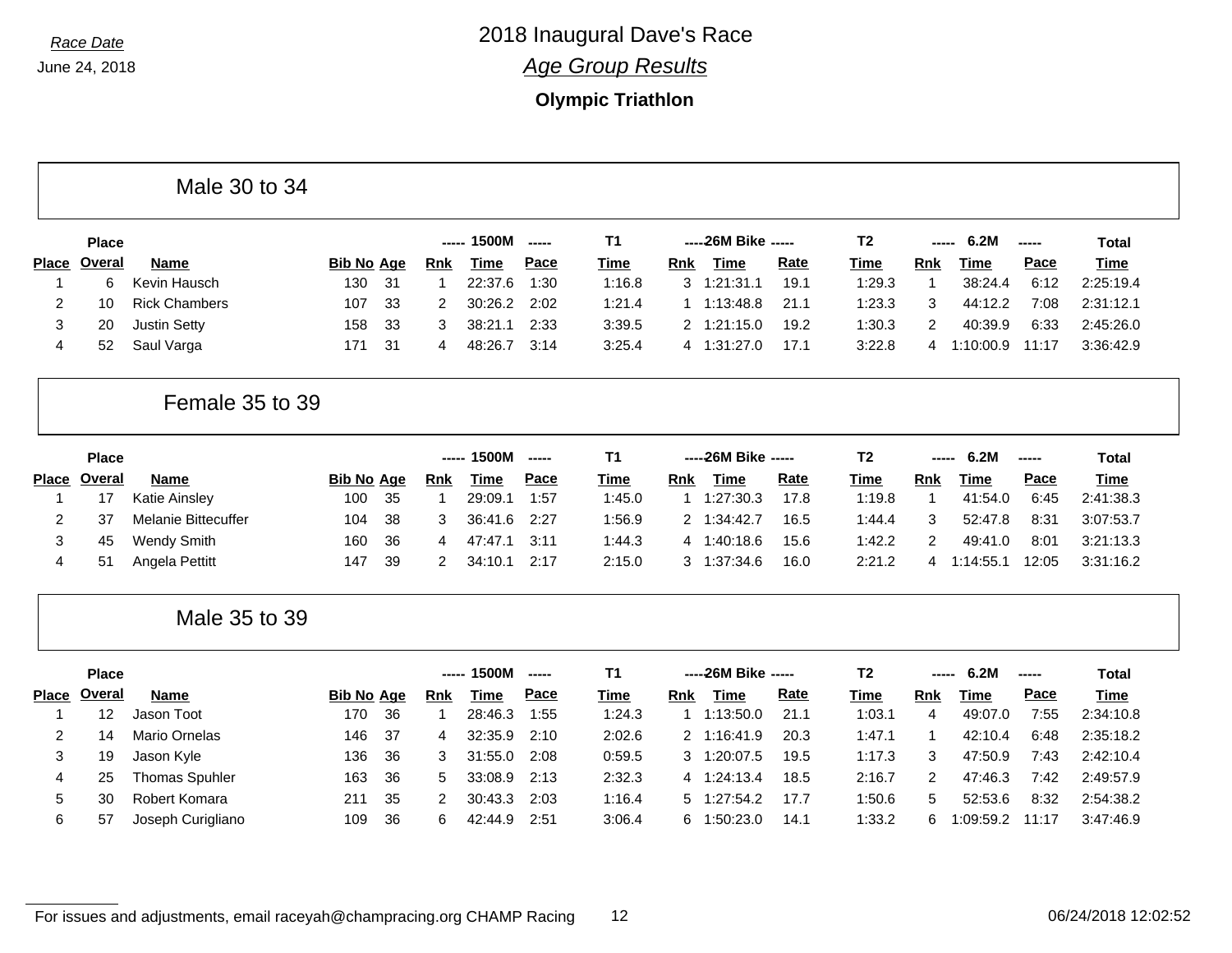|                   |              | Female 40 to 44           |                          |    |                 |                 |              |                |                            |                         |              |                |                 |                 |              |                          |
|-------------------|--------------|---------------------------|--------------------------|----|-----------------|-----------------|--------------|----------------|----------------------------|-------------------------|--------------|----------------|-----------------|-----------------|--------------|--------------------------|
|                   | <b>Place</b> |                           |                          |    | -----           | 1500M           | -----        | T <sub>1</sub> |                            | ----- 26M Bike -----    |              | T <sub>2</sub> | -----           | 6.2M            | -----        | <b>Total</b>             |
| <b>Place</b><br>1 | Overal<br>34 | <b>Name</b><br>Deb Carnes | <b>Bib No Age</b><br>106 | 43 | <b>Rnk</b><br>1 | Time<br>35:40.5 | Pace<br>2:23 | Time<br>1:54.2 | <b>Rnk</b><br>$\mathbf{1}$ | <b>Time</b><br>:26:25.2 | Rate<br>18.1 | Time<br>1:22.4 | <b>Rnk</b><br>1 | Time<br>58:17.5 | Pace<br>9:24 | <b>Time</b><br>3:03:40.0 |
|                   |              | Male 40 to 44             |                          |    |                 |                 |              |                |                            |                         |              |                |                 |                 |              |                          |
|                   | <b>Place</b> |                           |                          |    | -----           | 1500M           | -----        | <b>T1</b>      |                            | ----26M Bike -----      |              | T <sub>2</sub> |                 | 6.2M            | -----        | <b>Total</b>             |
| <b>Place</b>      | Overal       | <b>Name</b>               | <b>Bib No Age</b>        |    | <b>Rnk</b>      | <b>Time</b>     | Pace         | Time           | Rnk                        | <b>Time</b>             | Rate         | Time           | Rnk             | <b>Time</b>     | Pace         | <b>Time</b>              |
| 1                 | 8            | Patrick Russo             | 157                      | 40 | 3               | 31:36.5         | 2:06         | 1:16.6         | 1                          | 1:12:54.2               | 21.4         | 0:38.3         | 1               | 41:43.8         | 6:44         | 2:28:09.5                |
| 2                 | 13           | <b>Robert DiRenzo</b>     | 114                      | 42 | 2               | 30:46.3         | 2:03         | 1:32.0         |                            | 2 1:18:23.6             | 19.9         | 0:45.3         | 2               | 43:44.1         | 7:03         | 2:35:11.6                |
| 3                 | 22           | <b>Corey Sievers</b>      | 159                      | 40 |                 | 30:24.4         | 2:02         | 1:41.1         |                            | 4 1:22:02.1             | 19.0         | 0:47.1         | 4               | 51:39.2         | 8:20         | 2:46:34.1                |
| 4                 | 26           | John Mccarty              | 144                      | 40 | 4               | 34:04.4         | 2:16         | 3:10.7         | 3                          | 1:20:30.1               | 19.4         | 2:38.9         | 3               | 50:32.9         | 8:09         | 2:50:57.2                |
| 5                 | 43           | <b>Chris Thomas</b>       | 169                      | 42 | 5               | 43:27.9         | 2:54         | 1:55.7         | 5                          | 1:30:50.3               | 17.2         | 1:59.9         | 5               | 59:27.0         | 9:35         | 3:17:40.9                |
|                   |              | Female 45 to 49           |                          |    |                 |                 |              |                |                            |                         |              |                |                 |                 |              |                          |
|                   | <b>Place</b> |                           |                          |    | -----           | 1500M           | -----        | T <sub>1</sub> |                            | ----- 26M Bike -----    |              | T <sub>2</sub> |                 | 6.2M            | -----        | <b>Total</b>             |
| <b>Place</b>      | Overal       | <b>Name</b>               | <b>Bib No Age</b>        |    | <b>Rnk</b>      | <b>Time</b>     | Pace         | Time           | <b>Rnk</b>                 | <b>Time</b>             | <b>Rate</b>  | <b>Time</b>    | Rnk             | <b>Time</b>     | Pace         | <b>Time</b>              |
| 1                 | 32           | Sandy Manley              | 141                      | 49 | 3               | 38:11.8         | 2:33         | 1:57.3         | $\overline{2}$             | 1:23:49.7               | 18.6         | 1:08.8         | -1              | 51:13.0         | 8:16         | 2:56:20.9                |
| 2                 | 40           | Chris Tabaka              | 193                      | 49 |                 | 35:20.5         | 2:21         | 1:41.9         |                            | 1:23:40.0               | 18.6         | 2:10.0         | 4               | 1:07:32.8       | 10:54        | 3:10:25.4                |
| 3                 | 41           | Diane Downey              | 115                      | 47 | 4               | 39:36.3         | 2:38         | 2:17.8         | 3                          | 1:29:43.8               | 17.4         | 1:53.3         | $\mathbf{2}$    | 1:01:33.5       | 9:56         | 3:15:04.9                |
| 4                 | 46           | Kathleen Dearing          | 112                      | 49 | 2               | 37:20.8         | 2:29         | 2:50.5         | 4                          | 1:37:26.3               | 16.0         | 1:37.3         | 3               | 1:03:16.9       | 10:12        | 3:22:32.1                |
| 5                 | 58           | Air Kilgore               | 134                      | 45 | 6               | 47:05.5         | 3:08         | 4:08.4         | 5                          | 1:42:27.1               | 15.2         | 2:06.7         | 6               | 1:15:46.8       | 12:13        | 3:51:34.7                |
| 6                 | 59           | <b>Heather Fiedler</b>    | 120                      | 45 | 5               | 41:10.1         | 2:45         | 3:09.5         |                            | 6 1:57:07.2             | 13.3         | 2:18.4         | 5               | 1:13:36.3       | 11:52        | 3:57:21.7                |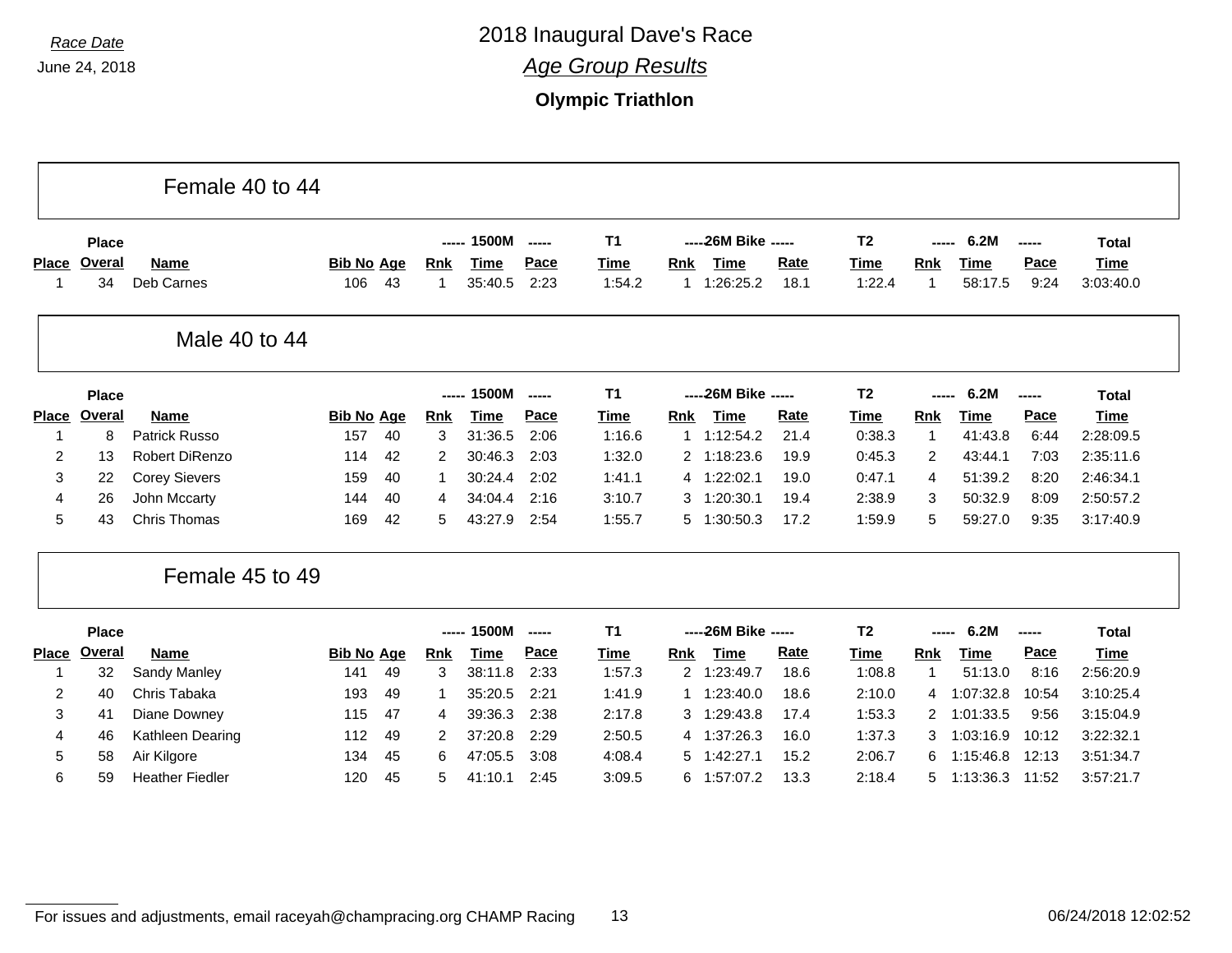|                |               | Male 45 to 49       |                   |    |                |             |                |                |            |                      |             |                |                |             |               |              |
|----------------|---------------|---------------------|-------------------|----|----------------|-------------|----------------|----------------|------------|----------------------|-------------|----------------|----------------|-------------|---------------|--------------|
|                | <b>Place</b>  |                     |                   |    |                | ----- 1500M | $\overline{a}$ | T <sub>1</sub> |            | ----- 26M Bike ----- |             | T <sub>2</sub> | $--- - -$      | 6.2M        | $\frac{1}{2}$ | <b>Total</b> |
| <b>Place</b>   | Overal        | Name                | <b>Bib No Age</b> |    | <b>Rnk</b>     | <b>Time</b> | Pace           | <b>Time</b>    | <b>Rnk</b> | <b>Time</b>          | Rate        | <b>Time</b>    | Rnk            | <b>Time</b> | Pace          | <b>Time</b>  |
| $\mathbf 1$    | 16            | <b>Thomas Gray</b>  | 128               | 49 | 4              | 33:17.6     | 2:13           | 1:26.6         |            | 1 1:18:12.9          | 19.9        | 1:53.9         | 2              | 46:22.4     | 7:29          | 2:41:13.6    |
| $\overline{2}$ | 24            | Andrew Budd         | 105               | 45 | 2              | 32:11.3     | 2:09           | 1:53.1         | 3          | 1:25:08.7            | 18.3        | 1:14.1         | 3              | 47:17.2     | 7:38          | 2:47:44.5    |
| 3              | 31            | Kevin Gray          | 127               | 47 | 5              | 43:54.7     | 2:56           | 2:26.3         | 2          | 1:23:38.3            | 18.7        | 1:51.9         | $\mathbf 1$    | 43:21.8     | 7:00          | 2:55:13.2    |
| 4              | 47            | Rob Rule            | 156               | 47 | -1             | 31:52.9     | 2:07           | 2:43.9         |            | 4 1:35:54.0          | 16.3        | 1:54.5         | 5              | 1:11:04.0   | 11:28         | 3:23:29.5    |
| 5              | 49            | Johnny Alayon       | 101               | 49 | 3              | 32:22.2     | 2:09           | 4:00.0         |            | 5 1:42:27.2          | 15.2        | 2:51.9         | 4              | 1:02:55.8   | 10:09         | 3:24:37.3    |
|                |               | Female 50 to 54     |                   |    |                |             |                |                |            |                      |             |                |                |             |               |              |
|                | <b>Place</b>  |                     |                   |    |                | ----- 1500M | -----          | <b>T1</b>      |            | ----26M Bike -----   |             | T <sub>2</sub> | $---$          | 6.2M        | -----         | <b>Total</b> |
| <b>Place</b>   | <b>Overal</b> | <b>Name</b>         | <b>Bib No Age</b> |    | <b>Rnk</b>     | <b>Time</b> | Pace           | <b>Time</b>    | Rnk        | <b>Time</b>          | <b>Rate</b> | <b>Time</b>    | Rnk            | Time        | Pace          | <b>Time</b>  |
| $\mathbf{1}$   | 48            | Loretta Harland     | 129               | 53 | $\mathbf{1}$   | 41:13.8     | 2:45           | 2:44.7         |            | 1 1:42:53.6          | 15.2        | 1:54.6         | $\mathbf{1}$   | 55:37.5     | 8:58          | 3:24:24.3    |
|                |               | Male 50 to 54       |                   |    |                |             |                |                |            |                      |             |                |                |             |               |              |
|                | <b>Place</b>  |                     |                   |    |                | ----- 1500M | ------         | <b>T1</b>      |            | ----- 26M Bike ----- |             | T <sub>2</sub> | -----          | 6.2M        | -----         | <b>Total</b> |
| <b>Place</b>   | Overal        | <b>Name</b>         | <b>Bib No Age</b> |    | <b>Rnk</b>     | <b>Time</b> | Pace           | <b>Time</b>    | <u>Rnk</u> | <b>Time</b>          | <b>Rate</b> | <b>Time</b>    | Rnk            | <b>Time</b> | Pace          | <b>Time</b>  |
| $\mathbf{1}$   | 18            | <b>Stacy Sowers</b> | 162               | 51 |                |             |                |                |            |                      |             |                | 3              | 2:41:50.1   | 3:26          | 2:41:50.1    |
| 2              | 23            | Jeff Barone         | 103               | 52 | 1              | 29:36.2     | 1:58           | 2:32.3         |            | 1 1:24:29.6          | 18.5        | 1:35.1         | $\mathbf{1}$   | 49:27.5     | 7:59          | 2:47:41.0    |
| 3              | 35            | John Clemenza       | 108               | 52 | $\overline{2}$ | 38:16.4     | 2:33           | 4:44.0         |            | 2 1:30:08.5          | 17.3        | 1:58.1         | $\overline{2}$ | 50:15.6     | 8:06          | 3:05:22.8    |
|                |               | Female 55 to 59     |                   |    |                |             |                |                |            |                      |             |                |                |             |               |              |
|                | <b>Place</b>  |                     |                   |    |                | ----- 1500M | -----          | T <sub>1</sub> |            | ----26M Bike -----   |             | <b>T2</b>      |                | 6.2M        |               | <b>Total</b> |
|                | Place Overal  | <b>Name</b>         | <b>Bib No Age</b> |    | Rnk            | <b>Time</b> | Pace           | <b>Time</b>    | Rnk        | <b>Time</b>          | <b>Rate</b> | Time           | <b>Rnk</b>     | <b>Time</b> | Pace          | Time         |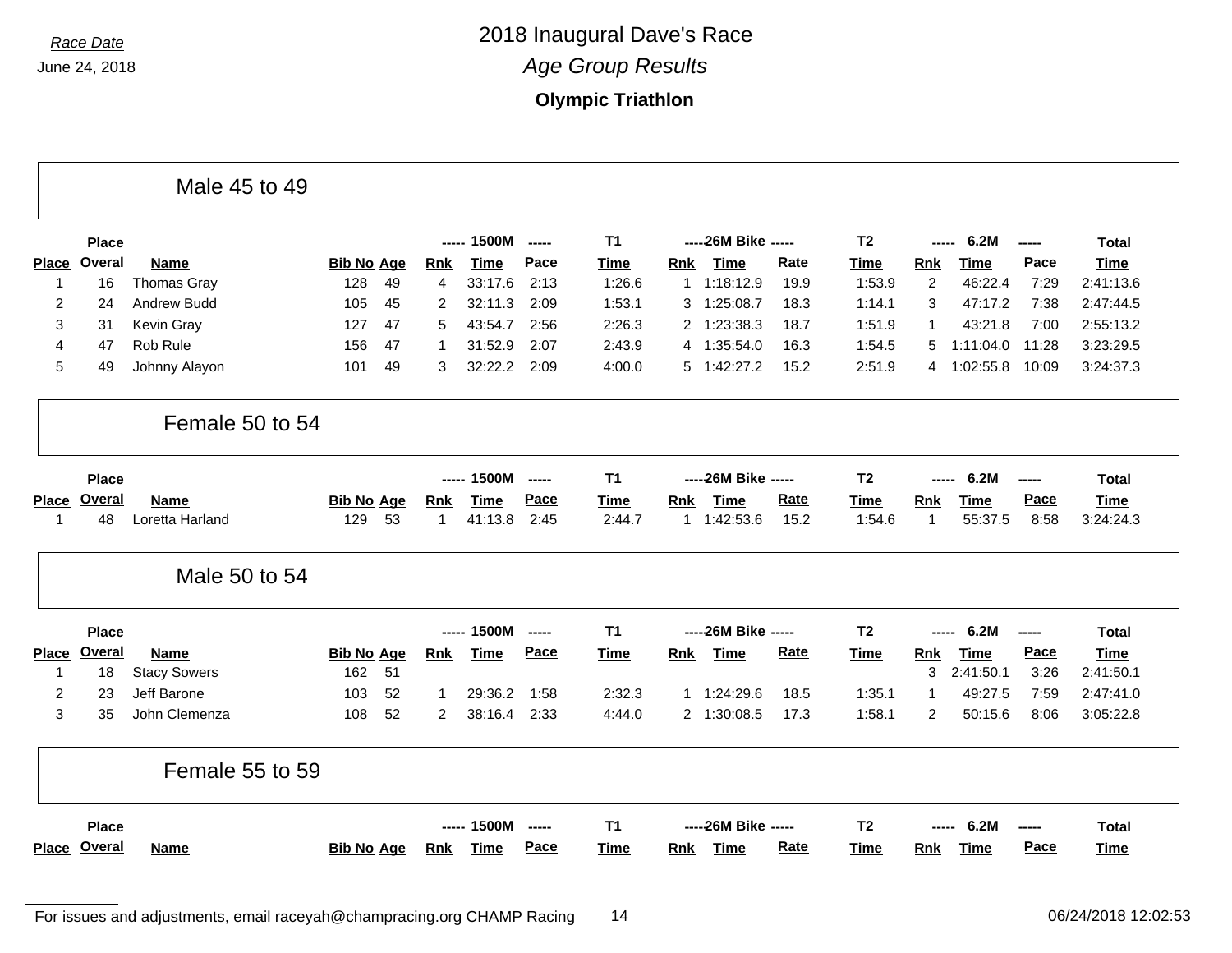Г

## *Race Date* 2018 Inaugural Dave's Race *Age Group Results*

### **Olympic Triathlon**

|                |               | Female 55 to 59      |                   |    |                |             |                          |             |            |                      |             |                |                       |             |             |              |
|----------------|---------------|----------------------|-------------------|----|----------------|-------------|--------------------------|-------------|------------|----------------------|-------------|----------------|-----------------------|-------------|-------------|--------------|
|                | <b>Place</b>  |                      |                   |    |                | ----- 1500M | $\overline{\phantom{a}}$ | <b>T1</b>   |            | ----26M Bike -----   |             | T <sub>2</sub> | -----                 | 6.2M        | $- - - - -$ | <b>Total</b> |
| <b>Place</b>   | Overal        | Name                 | <b>Bib No Age</b> |    | <b>Rnk</b>     | <b>Time</b> | Pace                     | <b>Time</b> | Rnk        | <b>Time</b>          | <b>Rate</b> | <b>Time</b>    | <b>Rnk</b>            | Time        | Pace        | <b>Time</b>  |
| $\mathbf{1}$   | 36            | Moira Fair           | 117               | 59 | $\overline{2}$ | 40:12.2     | 2:41                     | 2:27.5      |            | 1 1:28:30.6          | 17.6        | 1:32.8         | $\mathbf{1}$          | 54:58.6     | 8:52        | 3:07:41.9    |
| $\overline{2}$ | 42            | Rebecca Steiner      | 165               | 56 | 1              | 36:59.2     | 2:28                     | 1:26.4      |            | 3 1:36:57.5          | 16.1        | 1:16.1         | $\mathbf{2}^{\prime}$ | 1:00:42.0   | 9:47        | 3:17:21.4    |
| 3              | 44            | Yvonne Lipinsky      | 139               | 59 |                |             |                          |             |            |                      |             |                | 4                     | 3:18:59.1   | 4:13        | 3:18:59.1    |
| 4              | 55            | Kimberly Ruble       | 155               | 55 | 3              | 45:22.3     | 3:01                     | 2:20.8      |            | 2 1:34:07.2          | 16.6        | 3:18.6         | 3                     | 1:18:40.3   | 12:41       | 3:43:49.4    |
|                |               | Male 55 to 59        |                   |    |                |             |                          |             |            |                      |             |                |                       |             |             |              |
|                | <b>Place</b>  |                      |                   |    | -----          | 1500M       | $\frac{1}{2}$            | <b>T1</b>   |            | ----26M Bike -----   |             | T <sub>2</sub> | $\frac{1}{2}$         | 6.2M        | $- - - - -$ | <b>Total</b> |
| <b>Place</b>   | <b>Overal</b> | <b>Name</b>          | <b>Bib No Age</b> |    | <b>Rnk</b>     | <b>Time</b> | <b>Pace</b>              | <b>Time</b> | <b>Rnk</b> | <b>Time</b>          | <b>Rate</b> | <b>Time</b>    | <b>Rnk</b>            | <b>Time</b> | Pace        | Time         |
| $\mathbf{1}$   | 21            | Stephen Flora        | 124               | 55 | 1              | 30:59.1     | 2:04                     | 3:21.7      |            | 1 1:18:12.6          | 19.9        | 2:15.3         | $\overline{c}$        | 51:14.5     | 8:16        | 2:46:03.4    |
| 2              | 29            | <b>Bill Flaherty</b> | 123               | 58 | 2              | 36:35.3     | 2:26                     | 1:07.5      | 3          | 1:26:11.0            | 18.1        | 1:00.2         | $\mathbf{1}$          | 49:37.2     | 8:00        | 2:54:31.4    |
| 3              | 33            | Jim Rownd            | 154               | 58 | 3              | 38:33.4     | 2:34                     | 2:31.6      |            | 2 1:24:53.0          | 18.4        | 2:19.0         | 3                     | 53:43.9     | 8:40        | 3:02:01.2    |
|                |               | Male 60 to 64        |                   |    |                |             |                          |             |            |                      |             |                |                       |             |             |              |
|                | <b>Place</b>  |                      |                   |    |                | 1500M       | $---$                    | <b>T1</b>   |            | ----- 26M Bike ----- |             | T <sub>2</sub> |                       | 6.2M        | -----       | <b>Total</b> |
| <b>Place</b>   | <b>Overal</b> | Name                 | <b>Bib No Age</b> |    | <b>Rnk</b>     | <b>Time</b> | Pace                     | <b>Time</b> | Rnk        | <b>Time</b>          | <b>Rate</b> | <b>Time</b>    | Rnk                   | <b>Time</b> | Pace        | <b>Time</b>  |
| $\mathbf 1$    | 56            | David Standley       | 164               | 63 | 1              | 43:31.2     | 2:54                     | 2:59.5      |            | 1 1:32:52.1          | 16.8        | 2:41.3         | $\overline{2}$        | 1:23:09.8   | 13:25       | 3:45:14.0    |
| $\overline{2}$ | 60            | Leonard K. Davis     | 110               | 63 | $\overline{2}$ | 50:13.0     | 3:21                     | 3:35.6      |            | 2 1:51:26.5          | 14.0        | 2:21.3         | 1                     | 1:12:25.9   | 11:41       | 4:00:02.5    |
|                |               | Female 65 and Over   |                   |    |                |             |                          |             |            |                      |             |                |                       |             |             |              |
|                | <b>Place</b>  |                      |                   |    | $\frac{1}{2}$  | 1500M       | $\frac{1}{2}$            | <b>T1</b>   |            | ----26M Bike -----   |             | T <sub>2</sub> |                       | 6.2M        | ------      | <b>Total</b> |
|                | Place Overal  | <b>Name</b>          | <b>Bib No Age</b> |    | <b>Rnk</b>     | <b>Time</b> | Pace                     | Time        | <b>Rnk</b> | Time                 | <b>Rate</b> | <b>Time</b>    | <b>Rnk</b>            | <b>Time</b> | Pace        | Time         |

п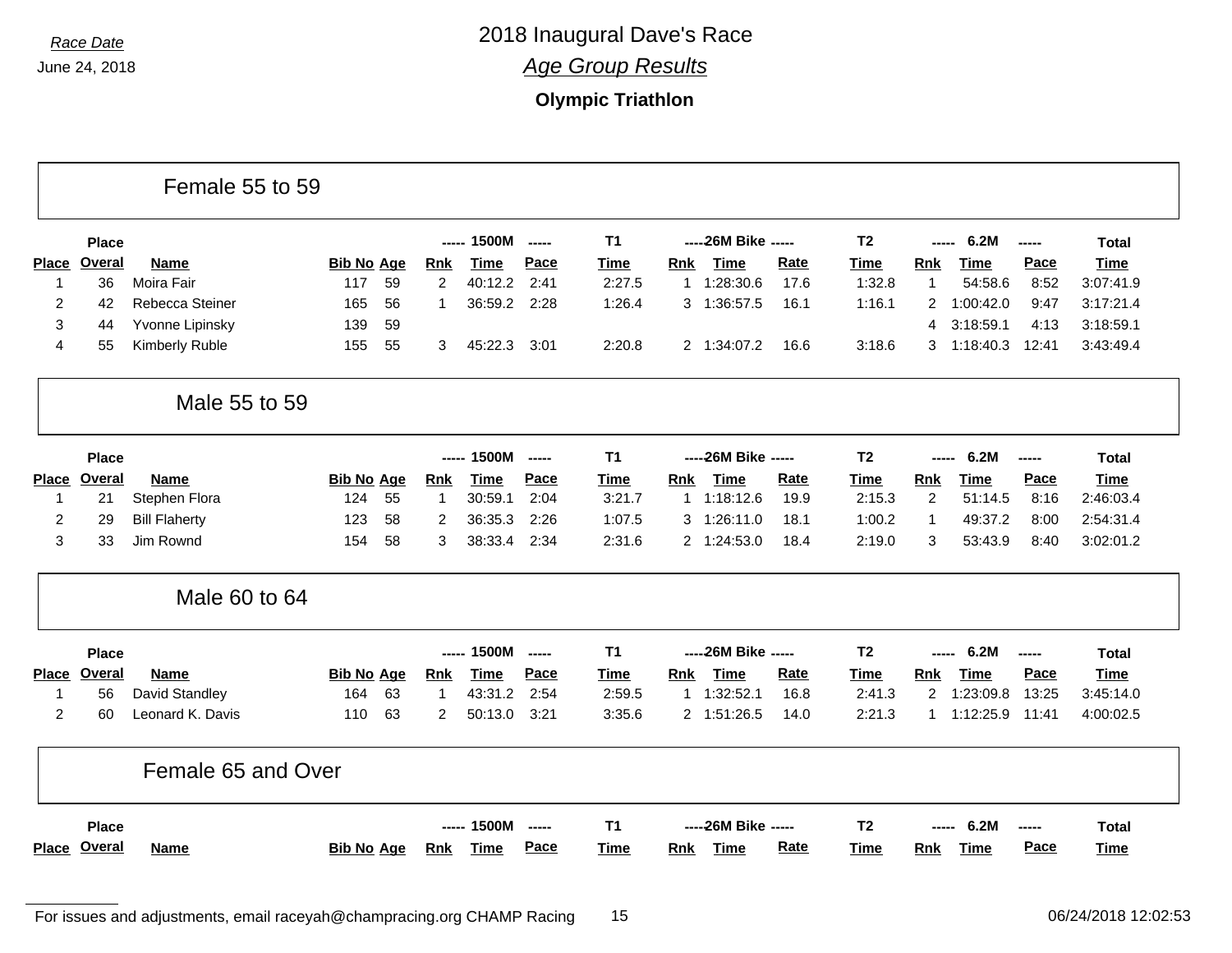|              |                              | Female 65 and Over        |                                |                                                     |                               |                             |                                                                        |                                  |                                                                   |                            |
|--------------|------------------------------|---------------------------|--------------------------------|-----------------------------------------------------|-------------------------------|-----------------------------|------------------------------------------------------------------------|----------------------------------|-------------------------------------------------------------------|----------------------------|
| Place        | <b>Place</b><br>Overal<br>50 | Name<br>Corky Pike        | <b>Bib No Age</b><br>148<br>66 | ----- 1500M<br><b>Time</b><br><u>Rnk</u><br>44:09.1 | $\frac{1}{2}$<br>Pace<br>2:57 | T1<br><u>Time</u><br>2:30.8 | -----26M Bike -----<br><b>Rate</b><br>Rnk<br>Time<br>1.31:11.6<br>17.1 | T <sub>2</sub><br>Time<br>1:36.3 | 6.2M<br>-----<br><u>Pace</u><br>Time<br>Rnk<br>1:07:45.2<br>10:56 | Total<br>Time<br>3:27:13.1 |
|              |                              | Male 65 and Over          |                                |                                                     |                               |                             |                                                                        |                                  |                                                                   |                            |
|              | <b>Place</b>                 |                           |                                | ----- 1500M                                         | $\frac{1}{2}$                 | T1                          | -----26M Bike -----                                                    | T <sub>2</sub>                   | $--- 6.2M$<br>$\sim$ - $\sim$ - $\sim$                            | <b>Total</b>               |
| <b>Place</b> | Overal                       | <b>Name</b>               | <b>Bib No Age</b>              | <u>Time</u><br><b>Rnk</b>                           | <u>Pace</u>                   | <u>Time</u>                 | <b>Rate</b><br><b>Rnk</b><br>Time                                      | Time                             | <b>Pace</b><br><b>Rnk</b><br><b>Time</b>                          | Time                       |
|              | 54                           | <b>Daniel Fitzpatrick</b> | 66<br>121                      | 46:38.8                                             | 3:07                          | 3:11.0                      | 1:33:54.9<br>16.6                                                      | 2:22.6                           | 1:15:48.3<br>12:14                                                | 3:41:55.8                  |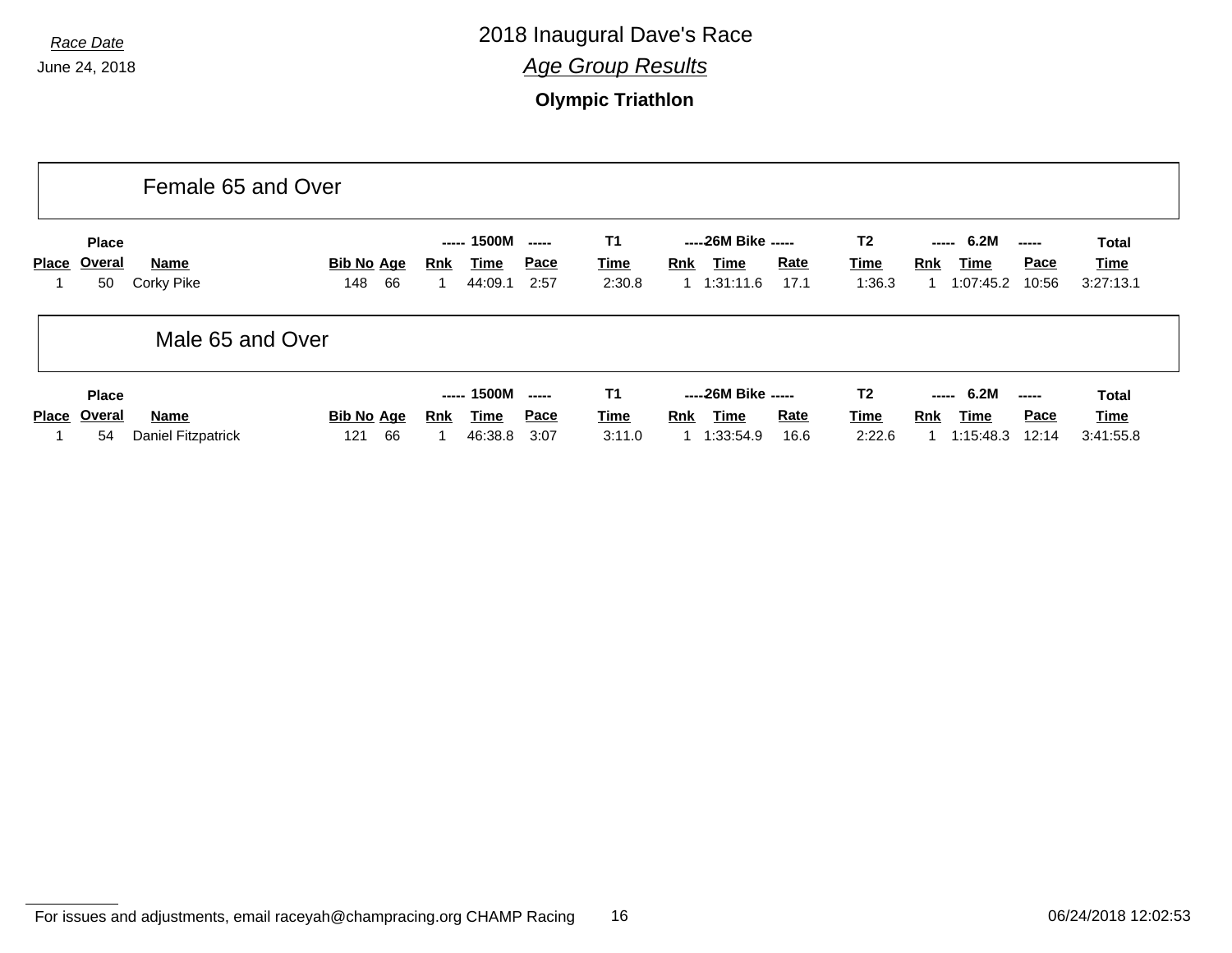Male 99 and Under

# *Race Date* 2018 Inaugural Dave's Race *Age Group Results*

### **Olympic Triathlon CLY**

|              | <b>Place</b>  |                   |                   |     |     | ----- 1500M | ------ |             |     | -----26M Bike ----- |             | T2          | ----- | 6.2M      | $- - - - -$ | <b>Total</b> |
|--------------|---------------|-------------------|-------------------|-----|-----|-------------|--------|-------------|-----|---------------------|-------------|-------------|-------|-----------|-------------|--------------|
| <b>Place</b> | <u>Overal</u> | Name              | <b>Bib No Age</b> |     | Rnk | <b>Time</b> | Pace   | <u>Time</u> | Rnk | Time                | <b>Rate</b> | <u>Time</u> | Rnk   | Time      | <u>Pace</u> | <b>Time</b>  |
|              |               | Ryan Voisey       | 172 27            |     |     | 35:40.0     | 2:23   | 3:11.3      |     | 1:35:14.7           | 16.4        | 0:50.9      |       | 48:00.7   | 7:45        | 3:02:57.7    |
|              | 2             | Ryan Wackerly     | 173 31            |     |     | 47:41.3     | 3:11   | 2:50.9      |     | 1:48:41.7           | 14.4        | 0:50.4      |       | 58:56.6   | 9:30        | 3:39:01.1    |
|              |               | <b>Henk Stock</b> | 167               | -44 |     | 49:20.7     | 3:17   | 4:10.7      |     | 1:37:07.1           | 16.1        | 2:06.4      | 3     | 1:14:58.2 | 12:05       | 3:47:43.3    |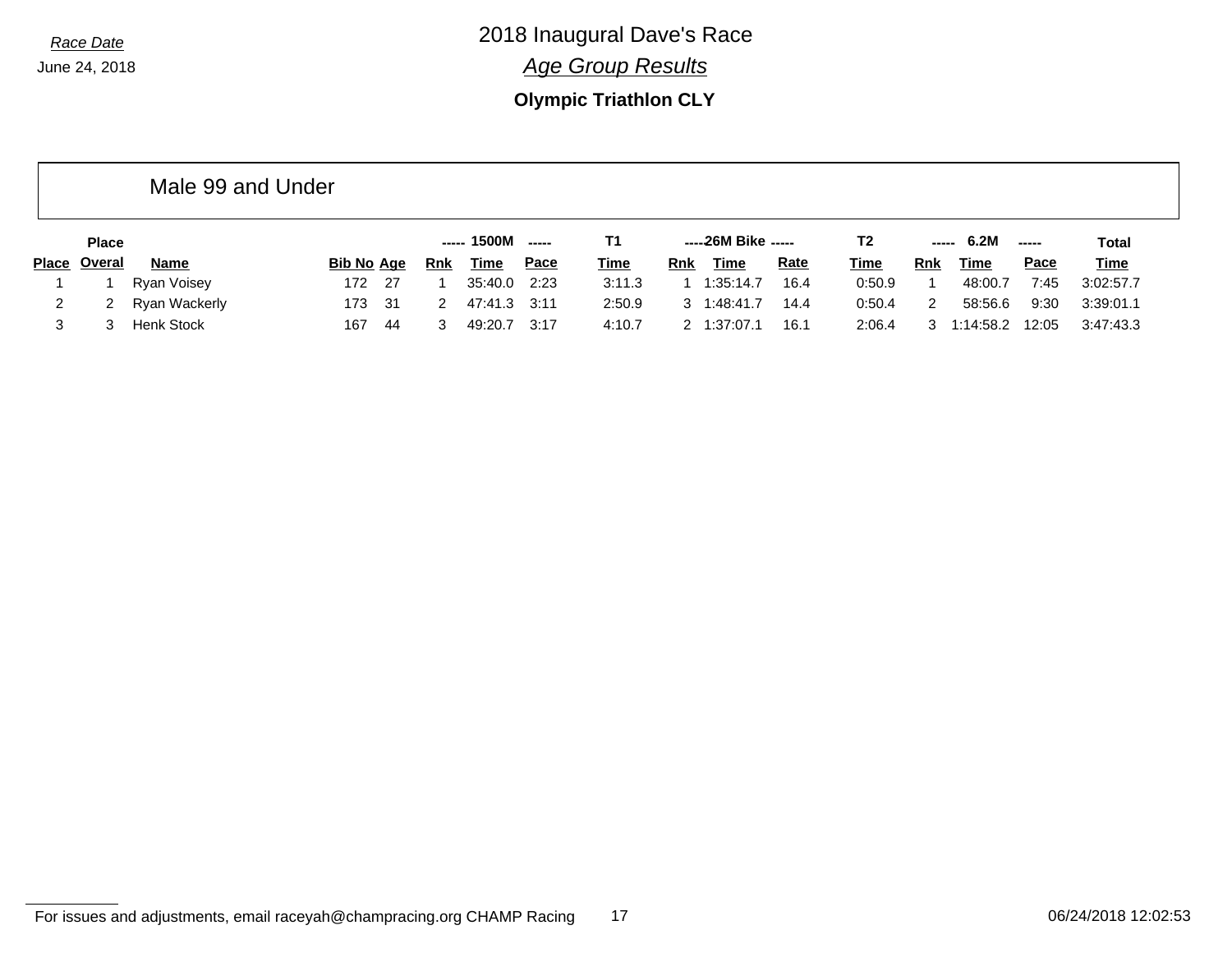Male 99 and Under

*Race Date* 2018 Inaugural Dave's Race *Age Group Results*

**Olympic Triathlon Relay**

|       | <b>Place</b> |                                |                   |                | -----      | 1500M   | $- - - - -$ | <b>T1</b> |     | -----26M Bike ----- |      | T <sub>2</sub> | -----         | 6.2M      | -----       | Total     |
|-------|--------------|--------------------------------|-------------------|----------------|------------|---------|-------------|-----------|-----|---------------------|------|----------------|---------------|-----------|-------------|-----------|
| Place | Overal       | Name                           | <b>Bib No Age</b> |                | <b>Rnk</b> | Time    | Pace        | Time      | Rnk | Time                | Rate | Time           | Rnk           | Time      | <b>Pace</b> | Time      |
|       |              | <b>Sweet Sassy Molassy</b>     | 202               |                | 8          | 28:14.5 | 1:53        | 0:28.3    |     | 1:09:04.1           | 22.6 | 0:21.2         |               | 33:39.6   | 5:26        | 2:11:47.8 |
| 2     |              | Dougie J and th Tots Fox       | 200               |                |            | 27:55.6 | 1:52        | 0:31.2    |     | 4 1:16:33.1         | 20.4 | 0:21.4         | 3             | 39:15.6   | 6:20        | 2:24:37.1 |
| 3     | 3.           | <b>Hudson Elite</b>            | 207               |                |            | 16:23.7 | 1:06        | 0:40.9    |     | 7 1:34:34.0         | 16.5 | 0:33.4         | $\mathcal{P}$ | 36:28.6   | 5:53        | 2:28:40.8 |
| 4     | 4            | Y-Town TEAM                    | 210               | - 1            | 3          | 24:28.0 | 1:38        | 0:36.3    |     | $3 \quad 1:16:06.0$ | 20.5 | 0:32.2         | 6             | 47:04.4   | 7:35        | 2:28:47.1 |
| 5     | 5.           | <b>Smells Like Team Spirit</b> | 203               |                | 6.         | 26:58.7 | 1:48        | 0:39.4    |     | 2 1:09:21.2         | 22.5 | 0:32.9         |               | 55:20.4   | 8:55        | 2:32:52.8 |
| 6     | 6.           | <b>ASN TEAM</b>                | 208               | - 1            | 9          | 33:10.2 | 2:13        | 0:49.7    |     | 6 1:29:06.8         | 17.5 | 1:11.7         | 4             | 41:48.3   | 6:45        | 2:46:06.8 |
|       |              | Dirty Birds                    | 205               |                | 2          | 23:10.2 | 1:33        | 0:49.4    | 10  | 1:44:39.5           | 14.9 | 0:34.8         | 8             | 59:13.0   | 9:33        | 3:08:27.1 |
| 8     | 8            | Hogs Head                      | 201               | - 1            | 5          | 26:09.5 | 1:45        | 1:00.9    | 8.  | 1:38:17.7           | 15.9 | 0:35.1         | 10            | 1:03:46.3 | 10:17       | 3:09:49.7 |
| 9     | 9.           | <b>Braver TEAM</b>             | 209               | $\overline{1}$ | 4          | 25:26.4 | 1:42        | 1:05.2    | 11  | 1:57:59.4           | 13.2 | 0:24.0         | 5             | 45:16.6   | 7:18        | 3:10:11.8 |
| 10    | 10           | Keep Tri-ing                   | 204               | -1             | 11         | 38:57.3 | 2:36        | 0:55.8    |     | 5 1:26:30.9         | 18.0 | 0:26.7         | 11            | 1:11:41.2 | 11:34       | 3:18:32.2 |
| 11    |              | Crap, they Said Yes            | 206               |                | 10         | 37:14.8 | 2:29        | 0:27.8    | 9.  | 1:42:45.7           | 15.2 | 0:31.5         | 9             | 1:01:22.8 | 9:54        | 3:22:22.8 |

#### For issues and adjustments, email raceyah@champracing.org CHAMP Racing 18 06/25 06/24/2018 12:02:54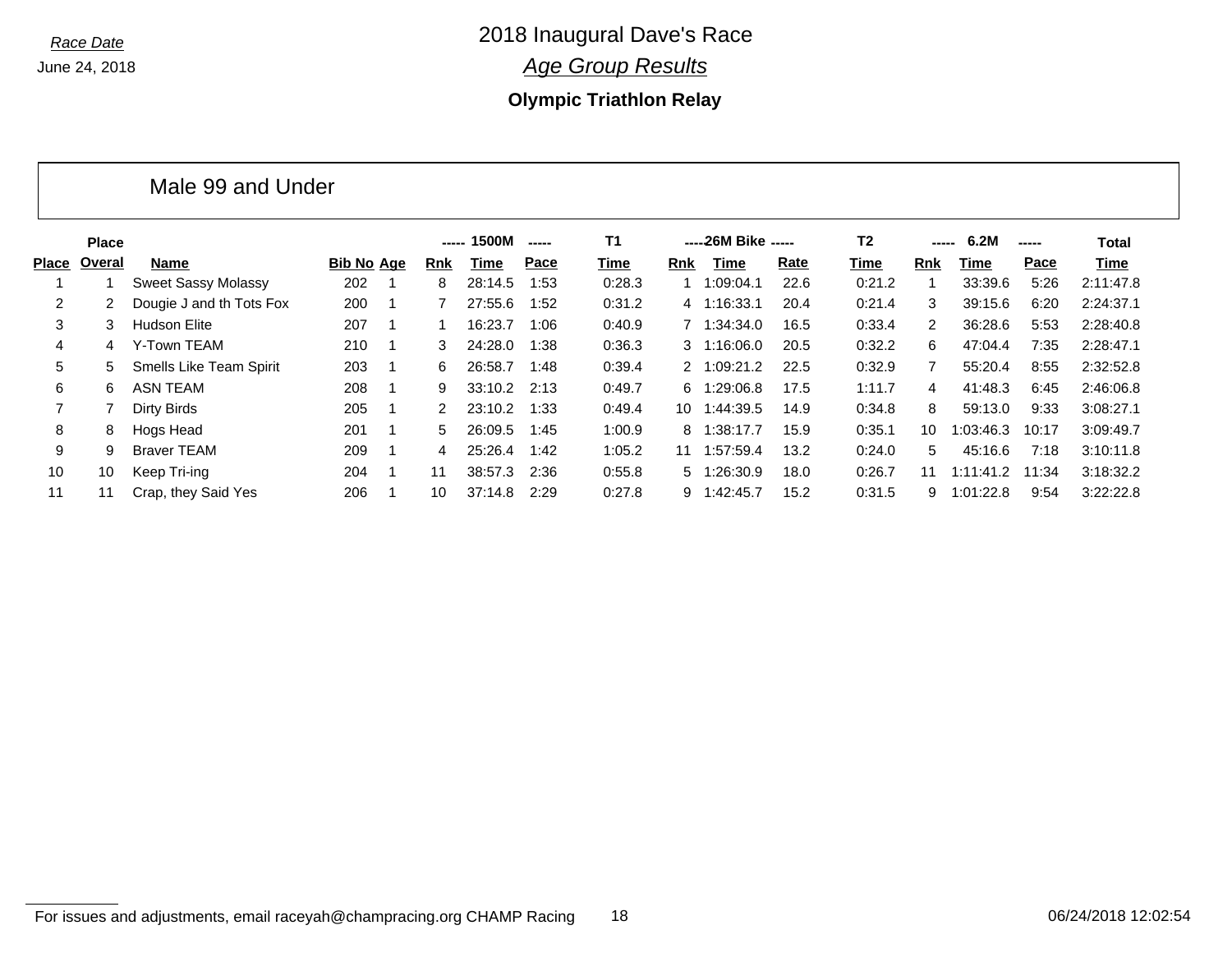**Duathlon**

### Female The Duathlon Podium Winners

| <b>Place</b> |                  |            | $--- 3.1M$<br>----- |     |               | -----43M Bike ----- |             | T2  | <b>FINISH</b><br>------<br>----- |             | <b>Total</b> |     |             |          |             |
|--------------|------------------|------------|---------------------|-----|---------------|---------------------|-------------|-----|----------------------------------|-------------|--------------|-----|-------------|----------|-------------|
| Place Overal | <b>Name</b>      | Bib No Age |                     | Rnk | <u>Time</u>   | <u>Pace</u>         | <u>Time</u> | Rnk | <b>Time</b>                      | <u>Rate</u> | <u>Time</u>  | Rnk | <b>Time</b> | Pace     | <u>Time</u> |
|              | Erin Malcolm     | 242.       | - 37                |     | 20:32.5       | 6:37                | 0:46.7      |     | 44:08.2                          | 17.7        | 0:30.6       |     | 20:39.2     | 6:40     | 1:26:37.4   |
|              | Stephanie Porter | 238        | -44                 |     | 27:55.7       | 9:00                | 1:43.7      |     | 53:00.3                          | 14.7        | 1:00.0       |     | 28:40.0     | 9:15     | 1:52:19.8   |
| 1 O          | Maureen Drabison | 249        | -52                 |     | 32:40.4 10:32 |                     | 2:27.0      |     | 56:40.6                          | 13.8        | 0:47.0       |     | 34:58.5     | $-11:17$ | 2:07:33.6   |

### Male The Duathlon Podium Winners

| <b>Place</b> |                 |                   |     | 3.1M<br>-----<br>----- |             |             |             | -----13M Bike ----- |             |             | T2     | ----- FINISH |         |             | Total       |  |
|--------------|-----------------|-------------------|-----|------------------------|-------------|-------------|-------------|---------------------|-------------|-------------|--------|--------------|---------|-------------|-------------|--|
| Place Overal | <b>Name</b>     | <b>Bib No Age</b> |     | <b>Rnk</b>             | <u>Time</u> | <u>Pace</u> | <b>Time</b> | Rnk                 | <b>Time</b> | <u>Rate</u> | Time   | Rnk          | Time    | <u>Pace</u> | <b>Time</b> |  |
|              | Bryan Renner    | 237               | 39  |                        | 20:51.9     | 6:44        | 0:57.4      |                     | 47:33.7     | 16.4        |        |              | 22:10.9 | 7:09        | 1:30:54.6   |  |
|              | Nicholas Stasko | 235               | 21  |                        | 22:47.7     | 7:21        | 2:03.4      |                     | 43:20.3     | 18.0        | 1:45.5 | 2            | 23:47.8 | 7:40        | 1:33:44.9   |  |
|              | David Steiger   | 234               | -63 |                        | 26:48.5     | 8:39        | 1:14.2      |                     | 43:46.5     | 17.8        | 0:49.1 | 3            | 27:27.9 | 8:51        | 1:40:06.4   |  |